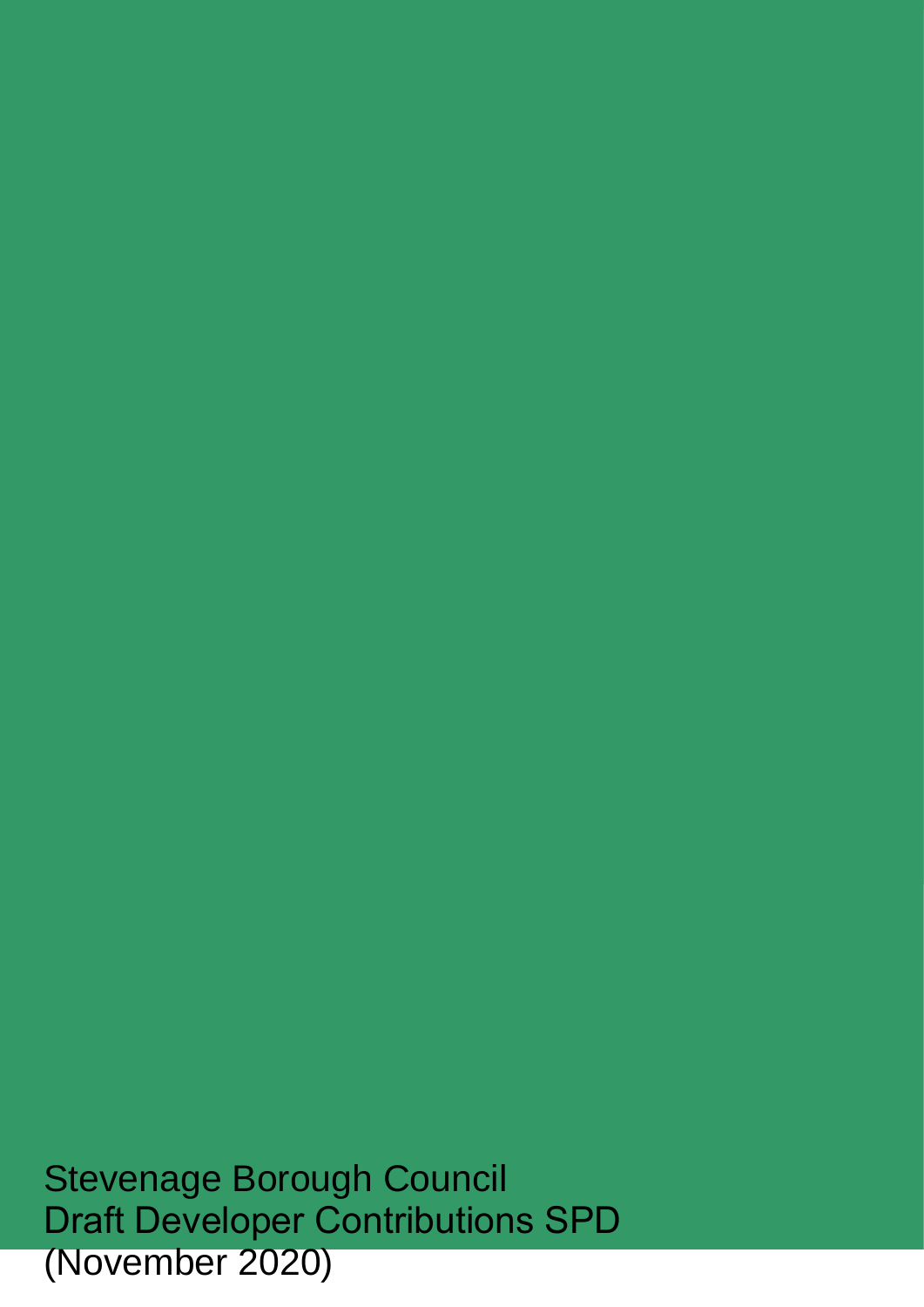| <b>Main Body</b>                                                                  |                         |
|-----------------------------------------------------------------------------------|-------------------------|
| <b>1 Introduction</b>                                                             | $\overline{\mathbf{4}}$ |
| <b>2 Policy Context</b>                                                           | $\overline{7}$          |
| <b>3 Community Infrastructure Levy</b>                                            | 10                      |
| <b>4 Hertfordshire County Council Contributions</b>                               | 11                      |
| <b>5 Strategic Sites</b>                                                          | 13                      |
| <b>6 Viability</b>                                                                | 14                      |
| <b>7 Housing</b>                                                                  | 15                      |
| 8 Commuted Sums In-Lieu of On-Site Provision                                      | 18                      |
| <b>9 Site-Specific Mitigation</b>                                                 | 21                      |
| <b>10 Construction Employment Opportunities for Stevenage</b><br><b>Residents</b> | 25                      |
| <b>11 Parking and Sustainable Transport</b>                                       | 28                      |
| <b>12 Processes and Procedures</b>                                                | 29                      |
| <b>13 Monitoring Fees</b>                                                         | 31                      |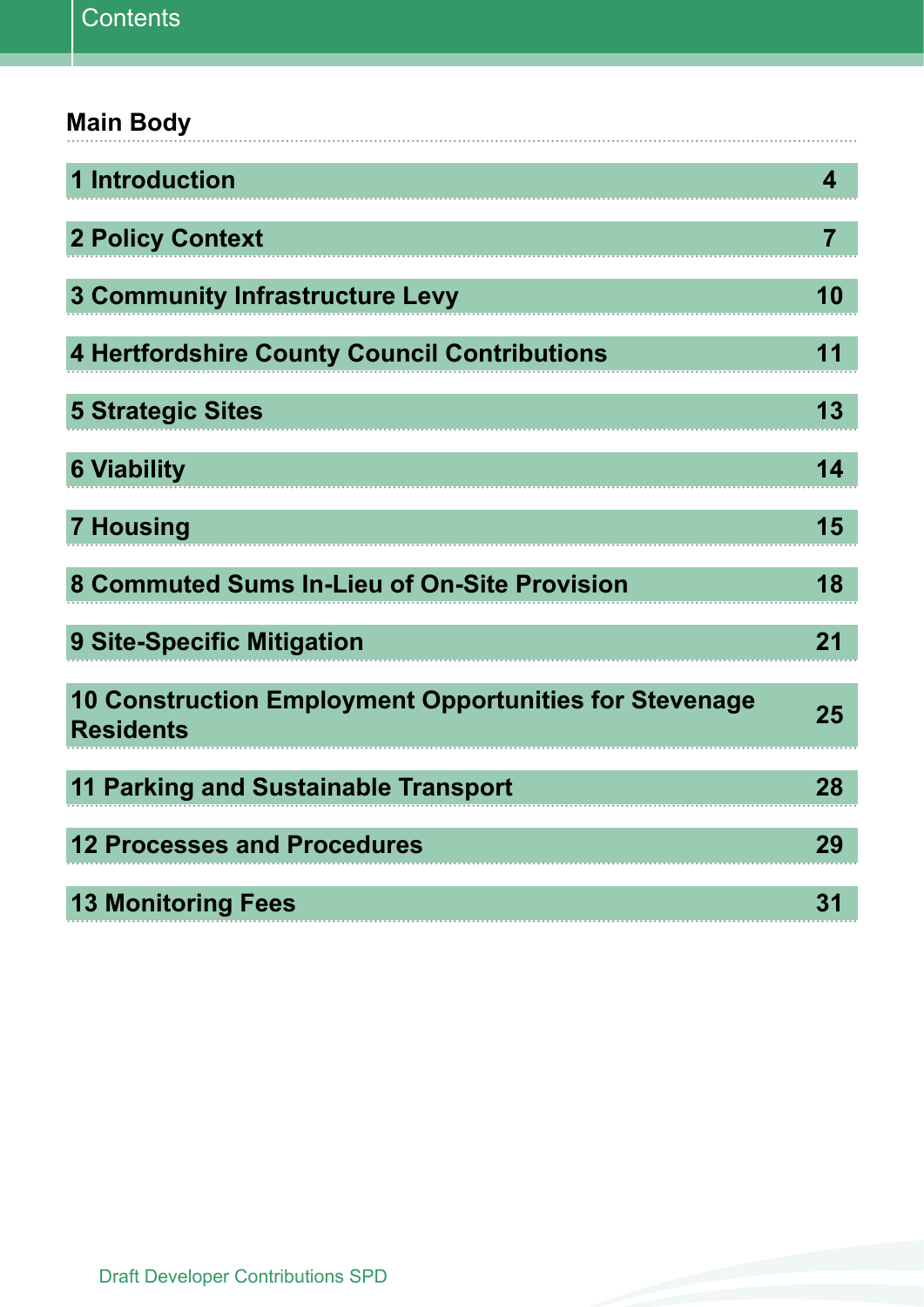# **1 Introduction**

## **Purpose of the Document**

 **1.0.1** Supplementary Planning Documents (SPDs) are documents which add further details to policies contained in a Local Plan. SPDs are a form of Local Development Document produced under the Planning and Compulsory Purchase Act 2004 (as amended)**(1)**. They do not form part of the Development Plan for an area, but become a material consideration in decision making when a Local Planning Authority is determining whether to approve or refuse planning permission for an application.

 **1.0.2** This consultation draft of the Developer Contributions Supplementary Planning Document (SPD) has been produced to supplement Policy SP5: Infrastructure of the Stevenage Borough Local Plan (adopted May 2019).

 **1.0.3** The aim of this new document is to set out the Council's proposed approach to the use of Section 106 (S106) agreements to secure developer contributions from new developments. This will assist planning officers, applicants, service providers, Councillors and members of the public through the planning application process, ensuring that the process is fair and transparent and is applied consistently.

 **1.0.4** It is important to note that SPDs should not introduce new policies and should not add significantly to the financial burden on developments. The SPD mainly expands on the content of Local Plan policies and gives more detail on when and how developer contributions will be sought so it is not considered that the contents add significant requirements onto developers.

### **What are Developer Contributions?**

 **1.0.5** Developer Contributions, commonly known as planning obligations, are legal obligations entered into to mitigate impacts of a proposed development. They are entered into under Section 106 of the Town and Country Planning Act 1990**(2)** by the developer and/or landowner, the local planning authority, and potentially other service or infrastructure providers linked to a proposal or mitigation scheme. They are legally binding and enforceable.

### **Community Infrastructure Levy**

**1.0.6** The other main form of developer contribution is the Community Infrastructure Levy (CIL).

 **1.0.7** Stevenage Borough Council adopted a CIL Charging Schedule in January 2020 and started implementing CIL on 01 April 2020. CIL is a non-negotiable charge on new built development which meets the thresholds identified in the Community Infrastructure Levy Regulations (2010) (as amended)**(3)**. CIL replaces the need to secure developer contributions through S106 agreements in many instances, allowing for infrastructure and service provision to be planned and implemented on a more strategic, borough-wide scale rather than in a piecemeal approach as mitigation against the impacts of individual developments.

2 Town and Country Planning Act 1990

<sup>1</sup> Planning and Compulsory Purchase Act 2004 (as amended)

<sup>3</sup> Community Infrastructure Levy Regulations 2010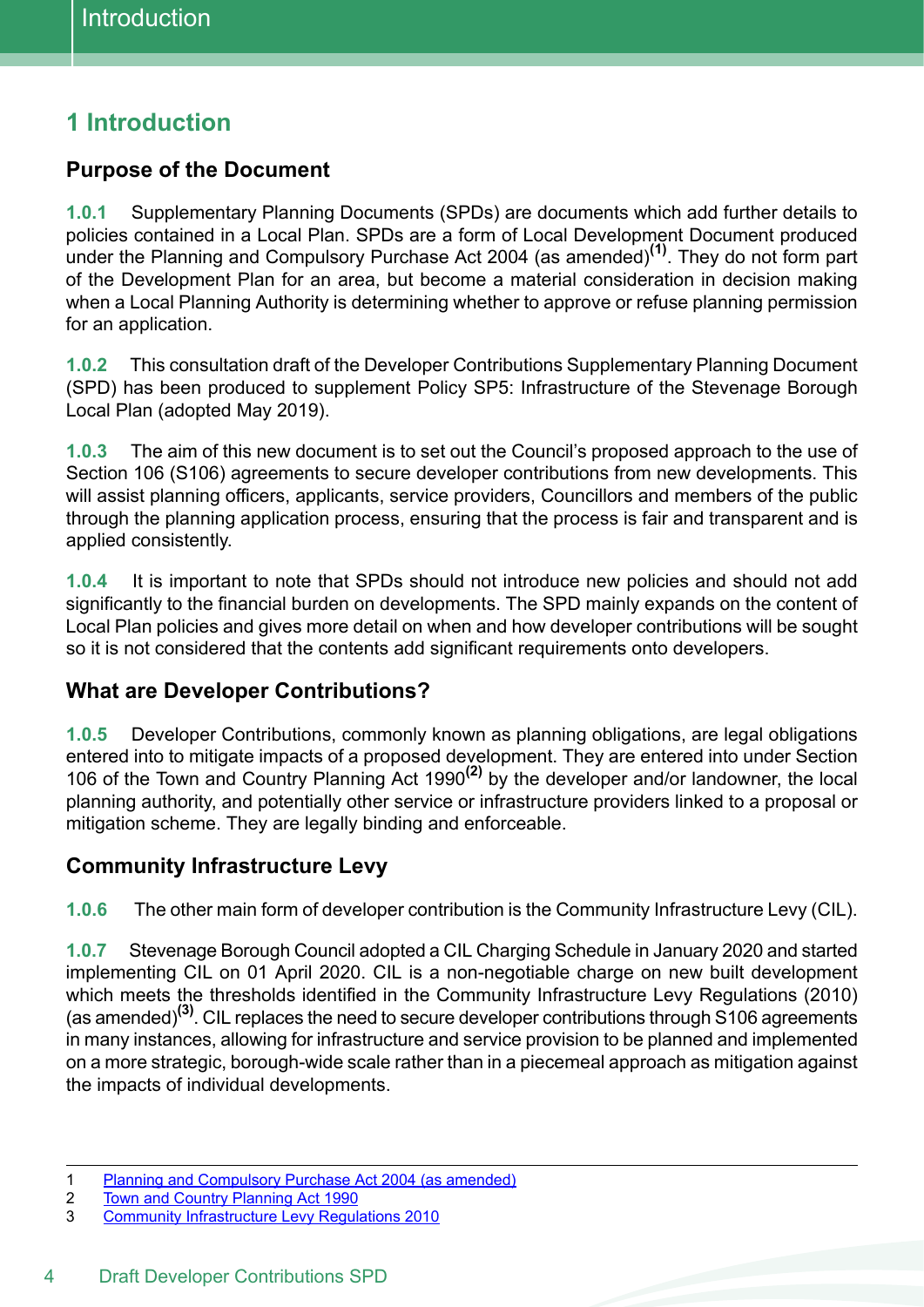**1.0.8** The Council must publish its CIL funding priorities each year in an Infrastructure Funding Statement. Like S106 agreements, CIL liabilities are legally binding and enforceable, albeit through different legislative procedures.

 **1.0.9** The Council will still require applicants to enter into S106 agreements in some instances. This document sets out the instances where S106 agreements will be sought, what will be included in them, and how contributions will be calculated.

#### **Scope**

 **1.0.10** The contents of this SPD are not to be considered exhaustive. Whilst the majority of future developer contributions are expected to relate to the contents of this SPD, the Council cannot list every instance of site-specific impacts caused by potential developments that need to be mitigated, so there will always be a chance that a S106 will need to contain something not included in this SPD.

 **1.0.11** Nor does the SPD contain all the details of how demand, mitigation and monetary figures are to be quantified for developer contributions. Not all of these methodologies are under the control of the Council and even those that are, are subject to changes which would render the SPD out of date. The SPD will outline the principles behind the calculations and will identify where further information can be found.

 **1.0.12** In essence, this document should be used to identify where developer contributions may be required in addition to the payment of a CIL charge for a proposed development. We advise that applicants always engage fully with the LPA and other infrastructure/service providers near the time of submitting an application to gain a better understanding of the exact amounts they may be expected to contribute.

**1.0.13** The main topics covered in this SPD are:

- Community Infrastructure Levy  $\bullet$
- $\bullet$ Hertfordshire County Council contributions
- **Housing**  $\blacksquare$
- $\bullet$ Commuted Sums to mitigate against policy non-compliance
- Site-specific mitigation  $\blacksquare$
- Employment opportunities  $\bullet$
- $\bullet$ Parking and Sustainable Transport
- Monitoring fees  $\bullet$

### **Consultation**

**1.0.14** The procedure to adopt a new SPD is set out in the Town and Country Planning (Local Planning) (England) Regulations 2012**(4)**.

**1.0.15** The Council must first undertake a consultation for a minimum four week period. Following this, the Council must consider the consultation responses, produce a document stating the main issues raised by respondents, and summarise how the issues have been addressed by the Council.

<sup>4</sup> The Town and Country Planning (Local Planning) (England) Regulations 2012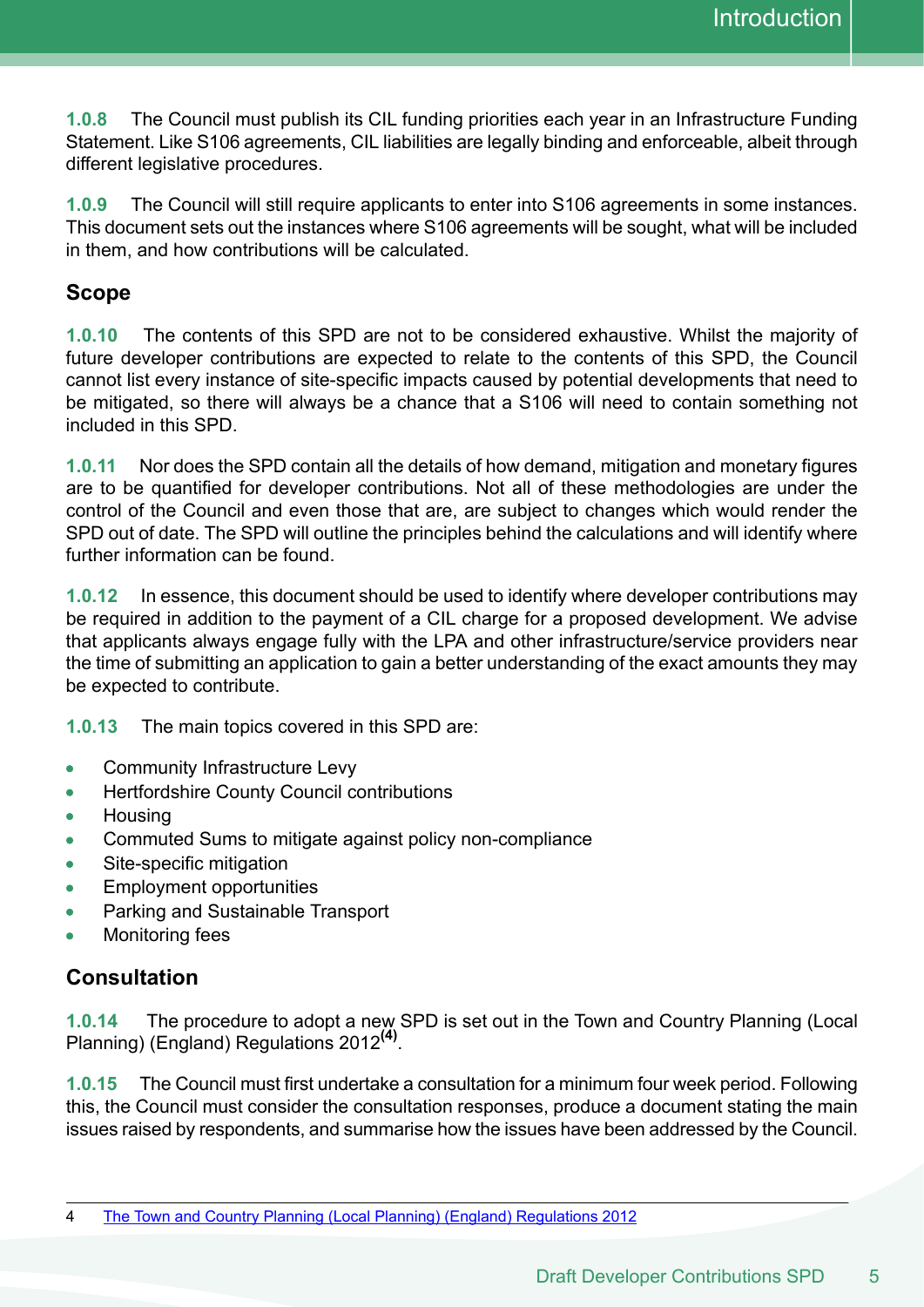**1.0.16** Due to the time of year, the Council is consulting on the draft document for twice the length of time stipulated by the Regulation. The timetable for consultation on this draft SPD document and subsequent adoptions is currently expected to be:

#### **Table 1 Expected timetable for production**

| Stage                              | Date                      |  |
|------------------------------------|---------------------------|--|
| Public consultation                | 30 Nov 2020 - 25 Jan 2021 |  |
| Consider and address responses     | Winter / Spring 2021      |  |
| <b>Adopt SPD through Executive</b> | March 2021                |  |

 **1.0.17** As with any consultation exercise, it is not known how many responses will be received so the post-consultation stages are subject to change.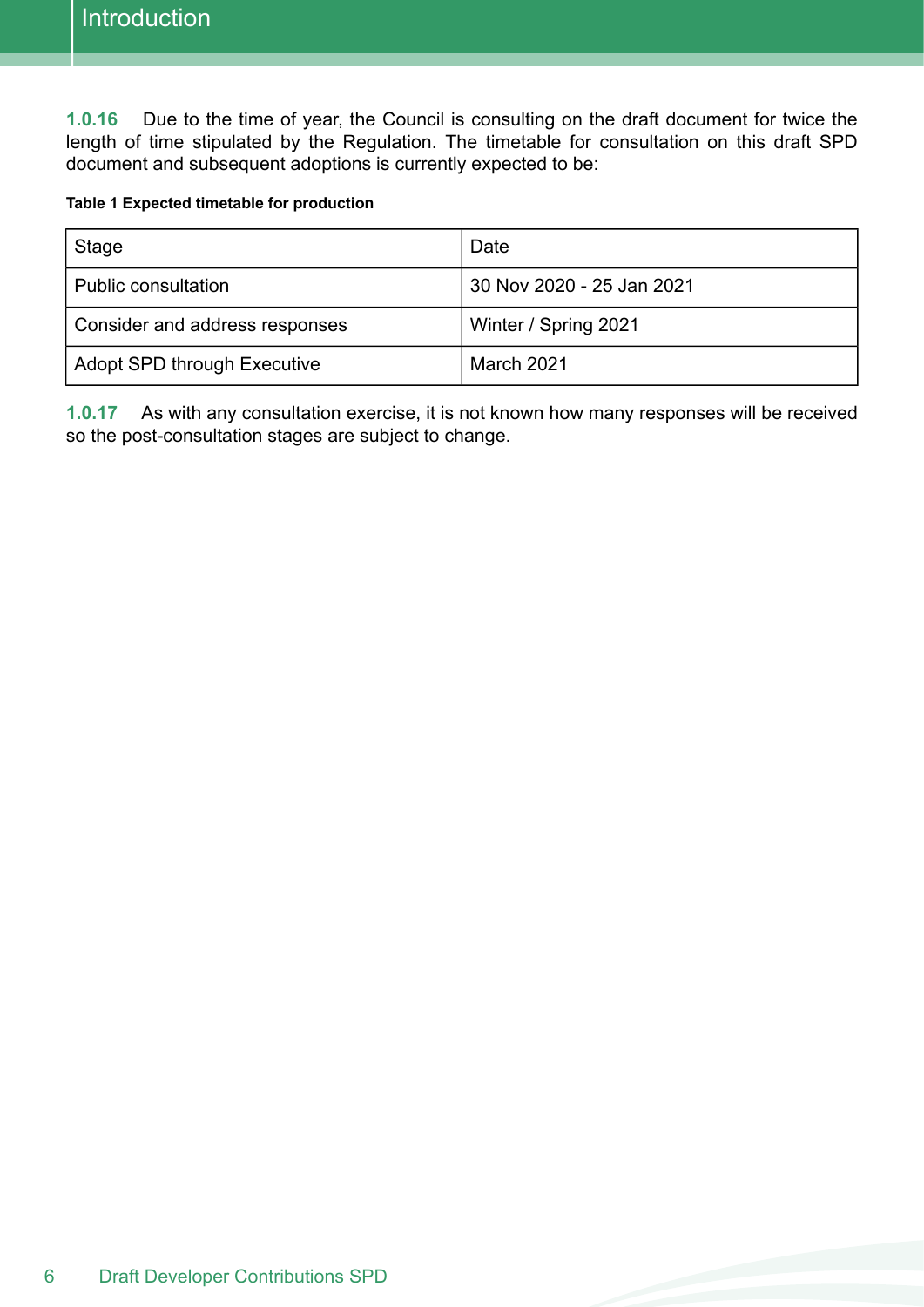## **2 Policy Context**

### **Local Policy**

 **2.0.1** This SPD has been produced to provide additional guidance to Policy SP5: Infrastructure from the Stevenage Borough Local Plan, in particular parts a and b:

#### **Policy SP5: Infrastructure**

 *This plan will ensure the infrastructure required to support its targets and proposals is provided. New development will be required to contribute fairly towards the demands it creates. We will:* 

#### *a. Permit permission where new development*

 *i. Makes reasonable on-site provision, off-site provision or contributions towards (but not limited to) the following where relevant:* 

 *affordable housing; biodiversity; childcare and youth facilities; community facilities; community safety and crime prevention; cultural facilities; cycling and walking; education; flood prevention measures; Gypsy and Traveller accommodation; health care facilities; leisure facilities; open spaces; passenger transport; play areas; policing; public realm enhancement; road and rail transport; sheltered housing; skills and lifelong learning; sports; supported housing; travel plans; utilities and waste and recycling.* 

 *ii. Includes measures to mitigate against any adverse impact on amenity or the local environment where this is appropriate and necessary; or* 

 *iii. Meets any specific requirements relating to individual sites or schemes set out elsewhere in this plan;* 

 *b. Use developer contributions, legal agreements, levies or other relevant mechanisms to make sure that the criteria in (a) are met;* 

 **2.0.2** Policy SP5 is the key strategic policy related to developer contributions in the Local Plan. However, the Local Plan places many requirements on proposed developments. Other policies specify these demands throughout the Plan. As such, this SPD is designed to support the Local Plan as a whole and should be read in combination with the entire contents of the Local Plan.

#### **National Policy**

**2.0.3** Paragraph 54 of the National Planning Policy Framework (2019) states that: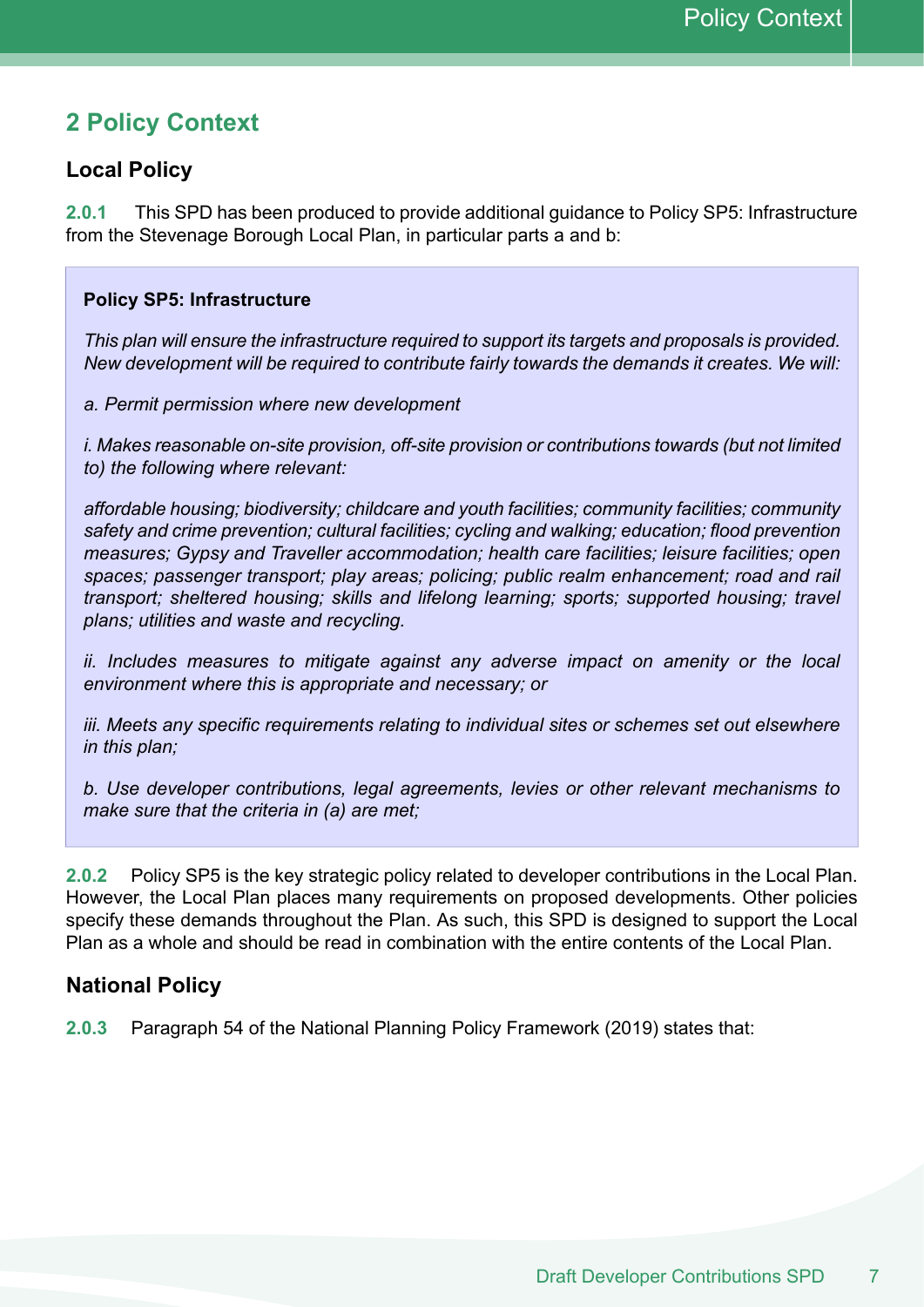#### **NPPF paragraph 54**

 *Local planning authorities should consider whether otherwise unacceptable development could be made acceptable through the use of conditions or planning obligations. Planning obligations should only be used where it is not possible to address unacceptable impacts through a planning condition.* 

 **2.0.4** Planning Practice Guidance gives more information on developer contributions and states that:

#### **PPG Paragraph: 003 Reference ID: 23b-003-20190901**

*Where the Community Infrastructure Levy is in place for an area, charging authorities should work proactively with developers to ensure they are clear about the authorities' infrastructure needs.* 

 Regulations**(5)**, is required to publish an Infrastructure Funding Statement which states what the Council's spending priorities for its CIL receipts are. **2.0.5** The Council is a CIL Charging Authority and under recent amendments to CIL

**2.0.6** The PPG also states that:

#### **PPG Paragraph: 003 Reference ID: 23b-003-20190901**

 *Authorities can choose to pool funding from different routes to fund the same infrastructure provided that authorities set out in infrastructure funding statements which infrastructure they expect to fund through the levy.*

 **2.0.7** This means that whilst the Council may already be intending to spend CIL receipts on a particular item of infrastructure, they may also request S106 contributions towards the same project. However, in line with Regulation 122 of the Community Infrastructure Levy 2010 (as amended)**(6)**, each developer contribution within a S106 agreement must meet the following three tests:

#### **CIL Regulation 2010 (as amended) Regulation 122**

- *(a) necessary to make the development acceptable in planning terms;*
- *(b) directly related to the development; and*
- *(c) fairly and reasonably related in scale and kind to the development.*

6 Community [Infrastructure](https://www.legislation.gov.uk/ukdsi/2010/9780111492390/contents) Levy Regulations 2010

<sup>5</sup> The Community Infrastructure Levy [\(Amendment\)](https://www.legislation.gov.uk/ukdsi/2019/9780111187449/contents) (England) (No. 2) Regulations 2019<br>6 Community Infrastructure Levy Regulations 2010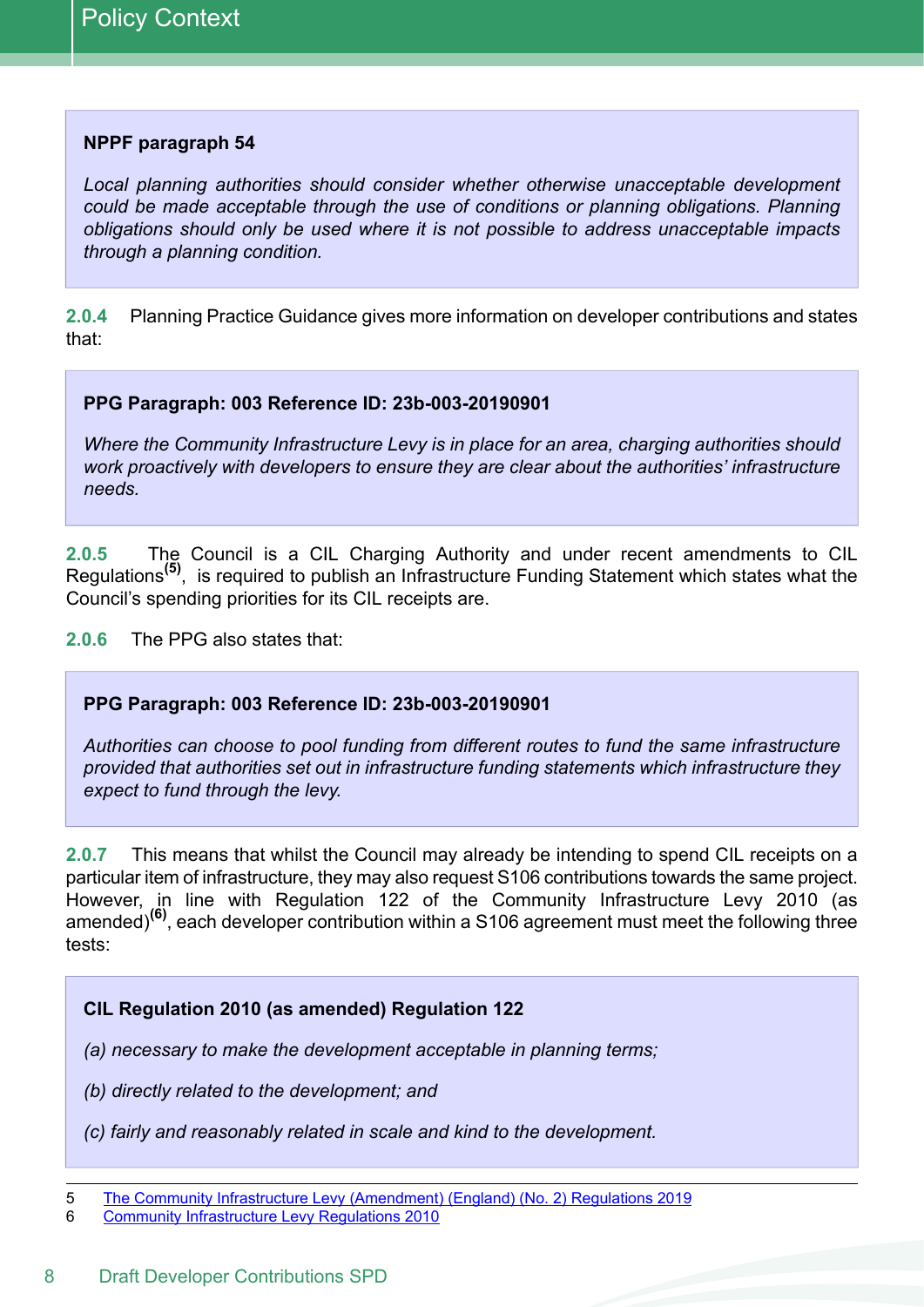**2.0.8** Important to the production of this SPD, the PPG states that:

#### **PPG Paragraph: 003 Reference I***D: 23b-004-20190901*

 *…It is not appropriate for plan-makers to set out new formulaic approaches to planning obligations in supplementary planning documents or supporting evidence base documents, as these would not be subject to examination…*

 **2.0.9** Whilst there are undoubtedly formulaic methods of calculating developer contributions that are commonly used, the inappropriateness to include formulas in an un-examined SPD document is to enable the local planning authority to ensure that any developer contribution sought through a S106 agreement for any individual planning application meets the tests of Regulation 122 above.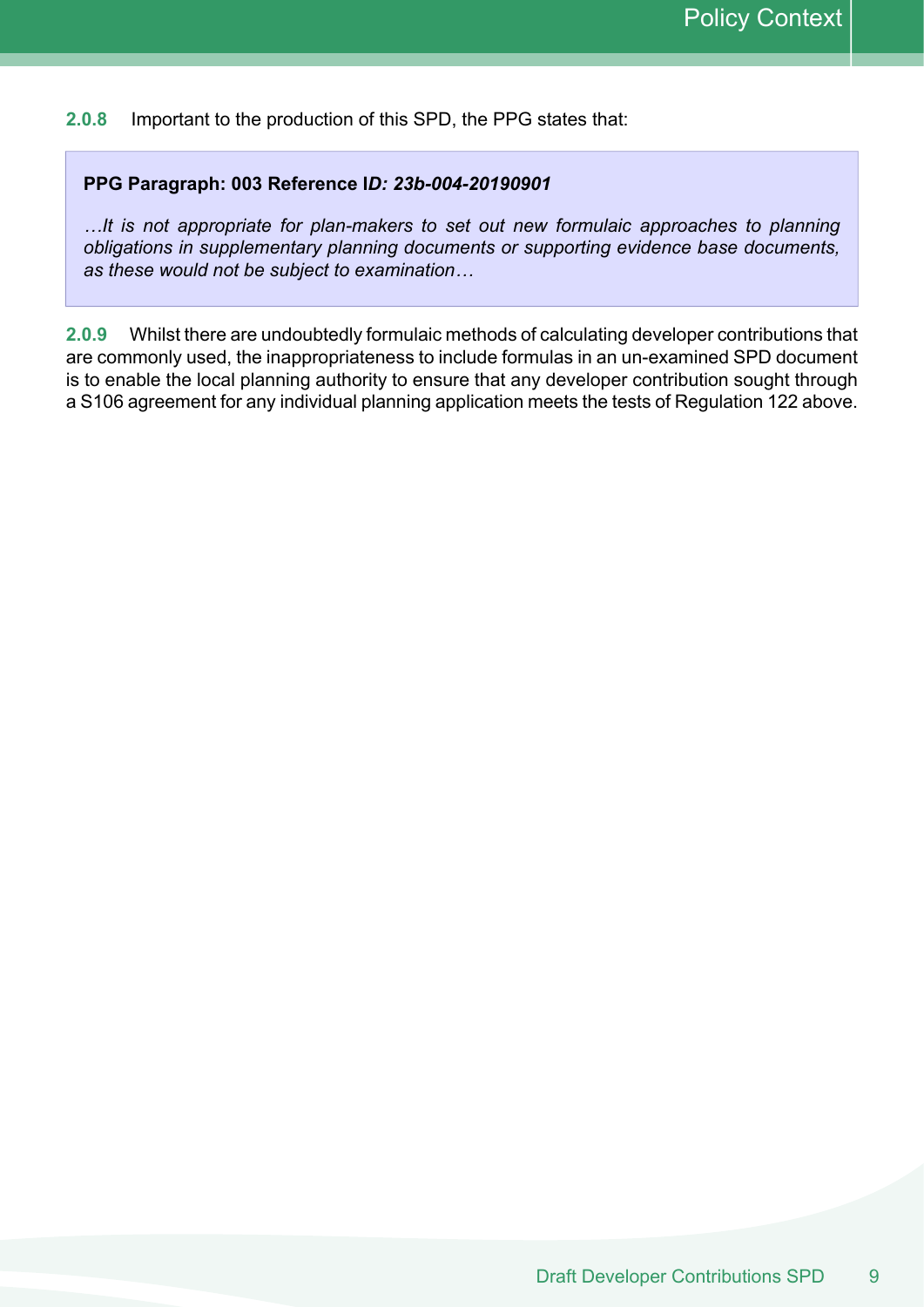## **3 Community Infrastructure Levy**

#### **CIL**

 01 April 2020 may be liable to pay a CIL charge which is calculated based on the size, type and location of the development. The thresholds for whether a proposed development pays a CIL charge are if a development: **3.0.1** Stevenage Borough Council is a CIL authority. Any application granted permission after

- $\blacksquare$  Involves a new build that creates net additional floorspace (based on gross internal area) of 100 $m^2$  or more,
- Involves the creation of one or more dwellings, or  $\bullet$
- Involves change of use to residential where the existing floorspace has not been in continuous use for at least 6 months in the previous 3 years.

 **3.0.2** Details of the Council's CIL Charging Schedule can be found on the Council webpages at <u>[www.stevenage.gov.uk/CIL](http://www.stevenage.gov.uk/CIL)</u>

| Development Type          | CIL Rate (per sqm)                                                                                      |                         |
|---------------------------|---------------------------------------------------------------------------------------------------------|-------------------------|
|                           | Zone 1 (Stevenage Central,<br><b>Stevenage West Urban</b><br>Extension, North of Stevenage<br>Extension | Zone 2: Everywhere else |
| <b>Residential</b>        |                                                                                                         |                         |
| <b>Market Housing</b>     | £40                                                                                                     | £100                    |
| <b>Sheltered Housing</b>  | £100                                                                                                    |                         |
| <b>Extracare Housing</b>  | £40                                                                                                     |                         |
| <b>Retail Development</b> | £60                                                                                                     |                         |
| All other development     | £0                                                                                                      |                         |

#### **Table 2 SBC CIL Charging Schedule (rates set 01 April 2020)**

 **3.0.3** The webpages contain the Stevenage CIL Charging Schedule and associated policies including the Instalments Policy. The webpages also contain a SBC CIL Guidance document which has a detailed explanation of liability, calculations, exemptions and relief, the CIL process, CIL Forms, CIL payment, enforcement and appeals.

 **3.0.4** The Council's first and subsequently annually updated Infrastructure Funding Statement will be published on this page. This will contain a list of CIL funding priorities.

 **3.0.5** It is expected that the vast majority of applications for built development, with the exception of the majority of householder applications, will be liable to pay a CIL charge. Some householder applications will be required to pay, but only if they propose 100 sqm or more built development and don't seek a residential extension exemption.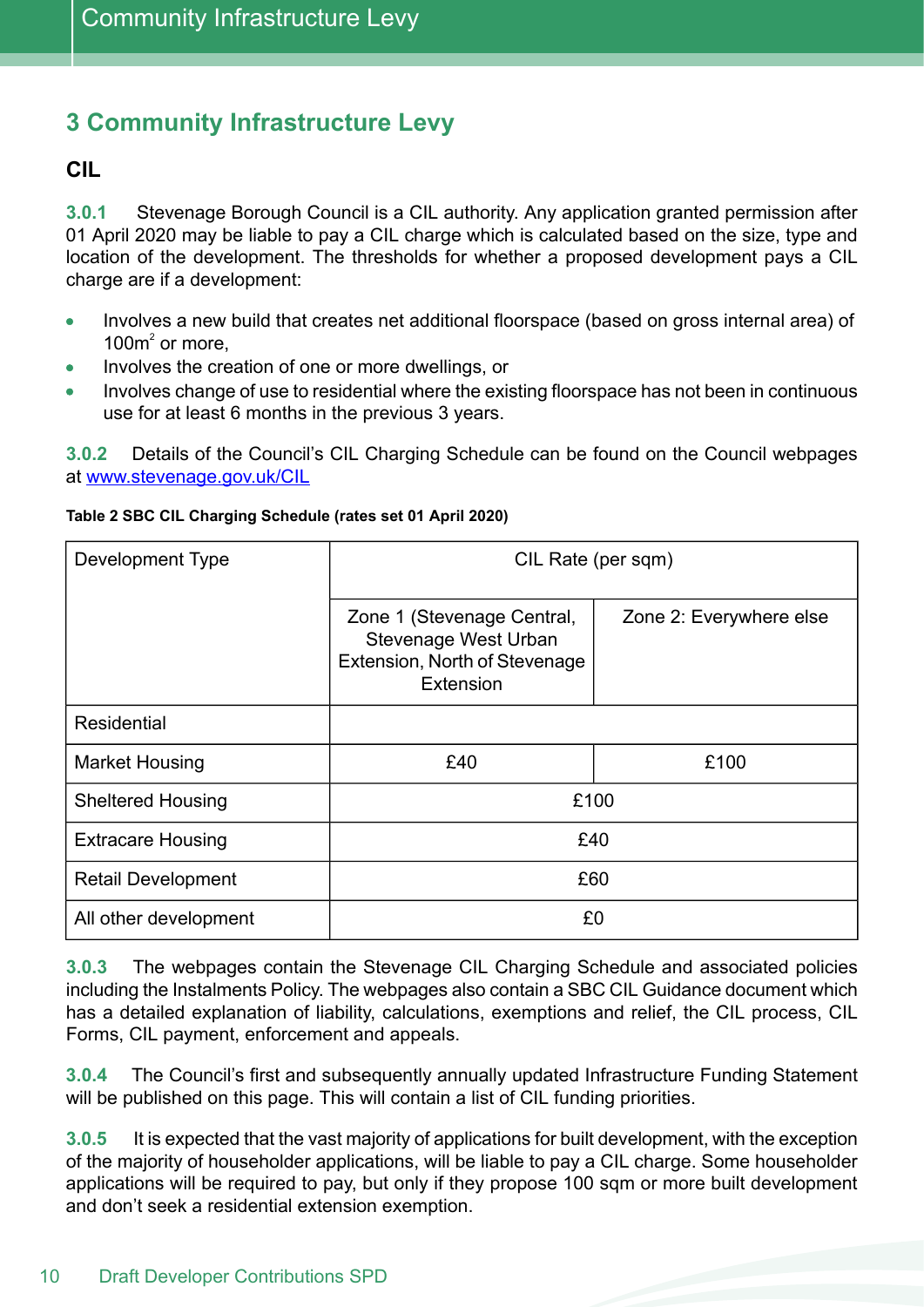# **4 Hertfordshire County Council Contributions**

## **County Council Services**

 **4.0.1** Local Government in Hertfordshire operates under a two-tier system. As such, Stevenage Borough Council has the legal responsibility to provide some but not all local services. Hertfordshire County Council (HCC) is the upper tier authority and is responsible for delivering and maintaining much of the large scale infrastructure that its residents and businesses require, such as roads, schools, waste disposal services and libraries.

 **4.0.2** When planning applications are submitted to Stevenage Borough Council, HCC is consulted and will provide appropriate advice and comments regarding the needs of infrastructure for which is it responsible. In planning authorities without a CIL Charging Schedule, HCC would seek to secure developer contributions via a S106 agreement to mitigate against the impacts on HCC service provision. This would most commonly include services such as:

- Sustainable Transport,  $\epsilon$
- Passenger Transport,  $\bullet$
- Education,  $\bullet$
- Early Years Education,  $\bullet$
- Libraries,  $\bullet$
- Youth Services, ٠
- $\bullet$ Fire and Rescue Services,
- Waste Disposal, and
- Adult Care Services.

#### **HCC Household Waste Recycling Centre**



**4.0.3** The latest explanation of how HCC intend to quantify developer contributions can be found in the consultation draft version of the HCC Guide to Developer Contributions (2019)**(7)** although this document is not yet finalised following consultation.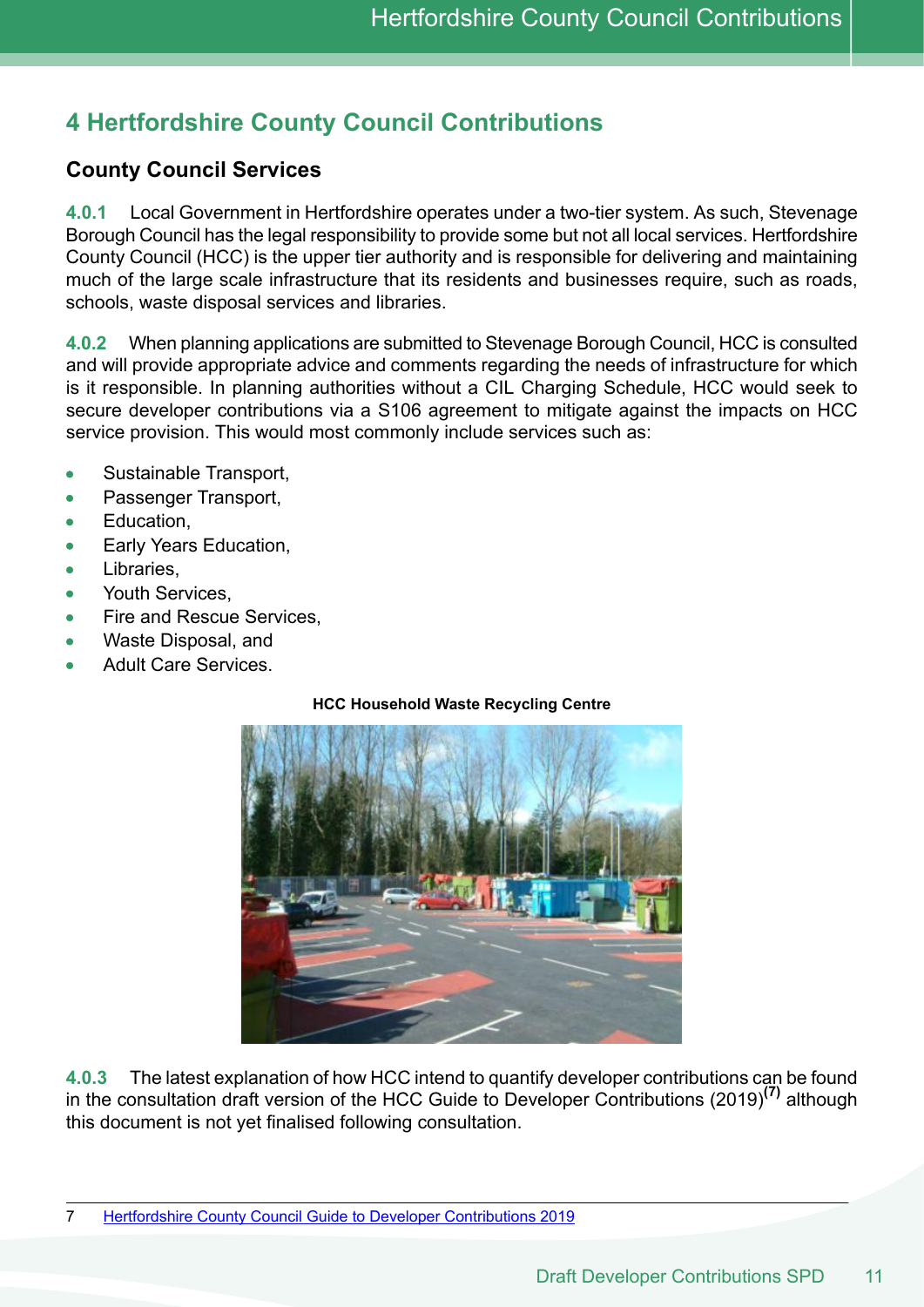**4.0.4** Now that Stevenage Borough Council has adopted a CIL Charging Schedule, many of these service provisions are no longer considered suitable for collection via a S106 agreement. This is because CIL allows for the borough-wide planning of infrastructure and service provision so CIL receipts can be used to improve service provision on a borough-wide scale rather than as proposal-by-proposal mitigation.

 **4.0.5** Most of these services are provided on a borough, or wider, scale and the direct impacts of one development are very unlikely to require the provision of new, and/or expansions to a borough-wide facility. For example, there is only one Household Waste and Recycling Centre in Stevenage which is used by residents from the whole of the borough, and many in the surrounding area. One proposed development will not create a significant need to increase the capacity of, or replace, the facility so it would be inappropriate to seek developer contributions to fund it.

 **4.0.6** Instead, if HCC identify the need to improve the capacity of services due to combined demand of development in the area, it will be able to submit a bid to SBC to be allocated a portion of the Council's collected CIL receipts to help fund the new/improved service.

 **4.0.7** For minor developments, it is therefore unlikely that developer contributions will be sought through S106s for any of these services in addition to the CIL charge associated with the proposal.

 **4.0.8** For major developments, a decision will need to be made by the planning authority, with input from the infrastructure/service provider, whether a proposed development causes an impact that requires direct mitigation. If that is the case, developer contributions will be sought, however, it is unlikely that the Council will seek to secure developer contributions for these services as standard unless a proposed development can be shown to have an impact that requires specific mitigation to make a proposal acceptable in planning terms. This is in line with Regulation 122 of the CIL Regulations 2010 (as amended).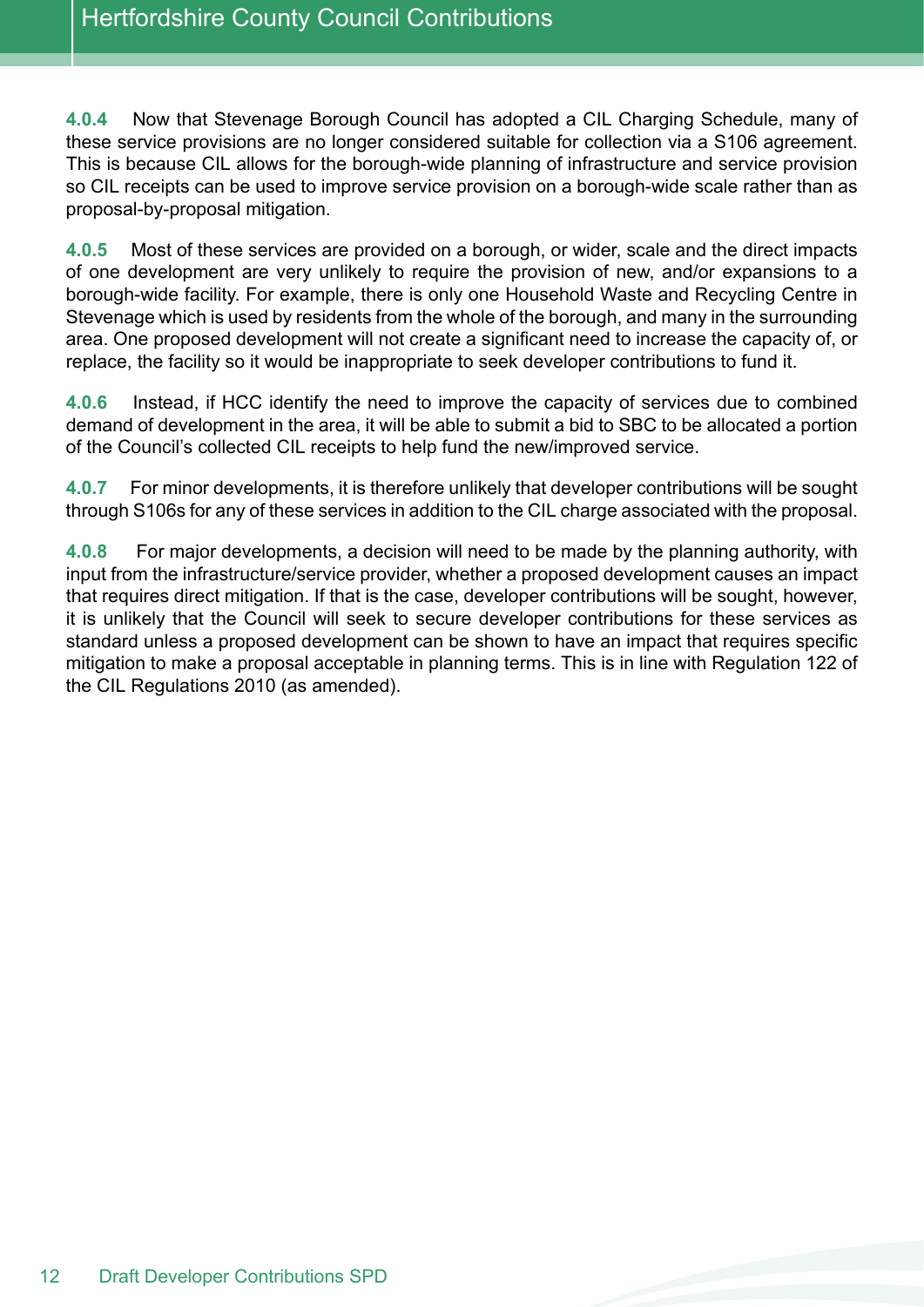## **5 Strategic Sites**

### **Strategic Sites**

 **5.0.1** Strategic sites allocated in the Local Plan have a large number of policy requirements as identified through by stakeholders during Local Plan production and agreed through the Local Plan Examination process. The vast majority of these requirements should be provided on-site as part of the development so their delivery will be contained in submitted plans and conditioned by the planning permission.

 **5.0.2** Some of the requirements will need to be secured as a developer contribution by S106 due to the nature of how they are provided for. This includes, for example, primary education contributions. HCC, the local education authority, requires land to be provided and financial contributions to be made towards the build costs and this would be inappropriate through a planning condition so must be included in a S106.



 **5.0.3** As a starting point for strategic sites, and likely for large windfall sites, it is expected that the Council will seek to secure developer contributions towards the following infrastructure/services in addition to collecting a CIL charge:

- Affordable Housing  $\bullet$
- Primary Education  $\bullet$
- NHS GP provision
- Passenger transport  $\bullet$
- Travel plans
- Fire hydrants

**5.0.4** More detail can be found on these items in the Chapters 7, 8 and 9 of this document.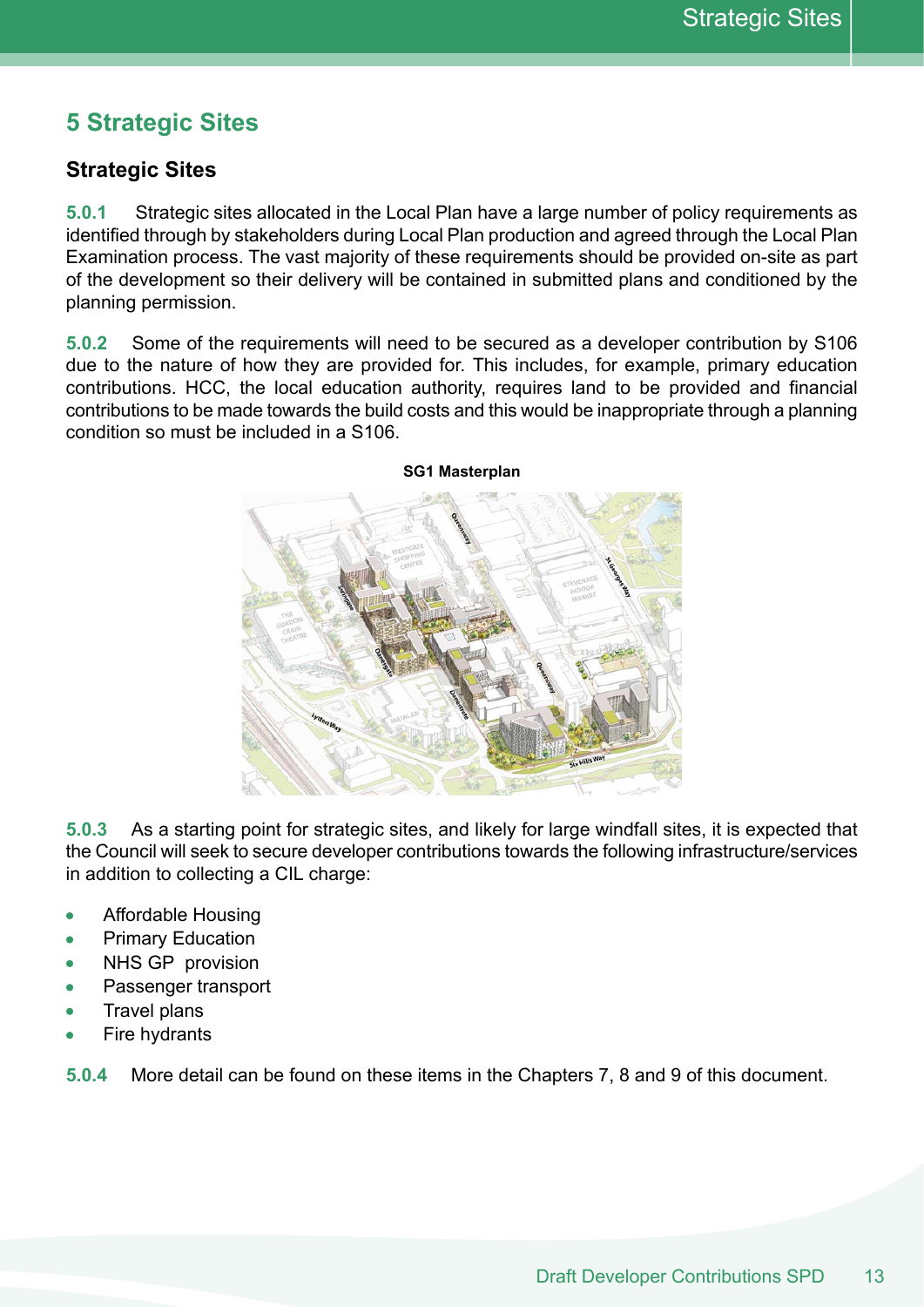# **6 Viability**

#### **Assessments**

 **6.0.1** National policy states that where up-to-date local policies set out the contributions required of development, policy-compliant planning applications should be assumed to be viable**(8)**. This puts the onus on developers to demonstrate any change in circumstances since the Local Plan was adopted that justifies the need for a viability assessment.

 **6.0.2** Where viability issues are used to demonstrate that schemes should provide below policy-compliant levels of developer contributions, the application must be supported by an 'open book' viability assessment and the applicant must fund the Council to appoint third party consultants to appraise the assessment to ensure its findings are appropriate and in line with Planning Practice Guidance and best practice.

 **6.0.3** Overpayment of land will not be considered a reason for a scheme being considered unviable to reduce developer contributions.

### **Review Mechanisms**

 **6.0.4** When the Council agrees with an applicant's demonstration that a scheme is unviable and developer contributions are reduced on viability grounds as a result, the Council will seek the inclusion of a viability review mechanism and overage clause in the S106 agreement.

 **6.0.5** This will ensure that viability can be reassessed at a later date, with more up to date evidence, that may show that the scheme ended up being more profitable than was originally predicted at the planning application stage, based on the evidence used at the time of the original assessment.

 **6.0.6** If a viability review concludes that there has been an uplift in viability and that there will be a larger surplus that could be used to provide developer contributions in line with the latest guidance and best practice, the overage clause will ensure the Council can request greater contributions than stated in the original S106 agreement and will be able to ensure their payment prior to occupation of an agreed number of units (to be agreed and specified in the S106 covenant). If there is an uplift in viability, the Council's preference will first be to increase the supply of affordable housing and will first seek to ensure policy-compliant levels of affordable housing for the remainder of the scheme, and if possible based on the findings of the viability review, seek above policy-compliant levels of affordable housing on the remainder of the scheme to try and achieve policy compliant provision of affordable housing for the overall scheme.

 **6.0.7** The Council will consider how many reviews might be appropriate and will consider the timing/s for a review/s on a case-by-case basis. This will be dependent on the size of the scheme and expected rate of build-out. If a development has multiple phases, it may be appropriate to review the viability at a point during each phase for example, or at the submission of any subsequent Reserved Matters applications. All viability reviews will be undertaken at a cost to the applicant.

 NPPF Paragraph 57 8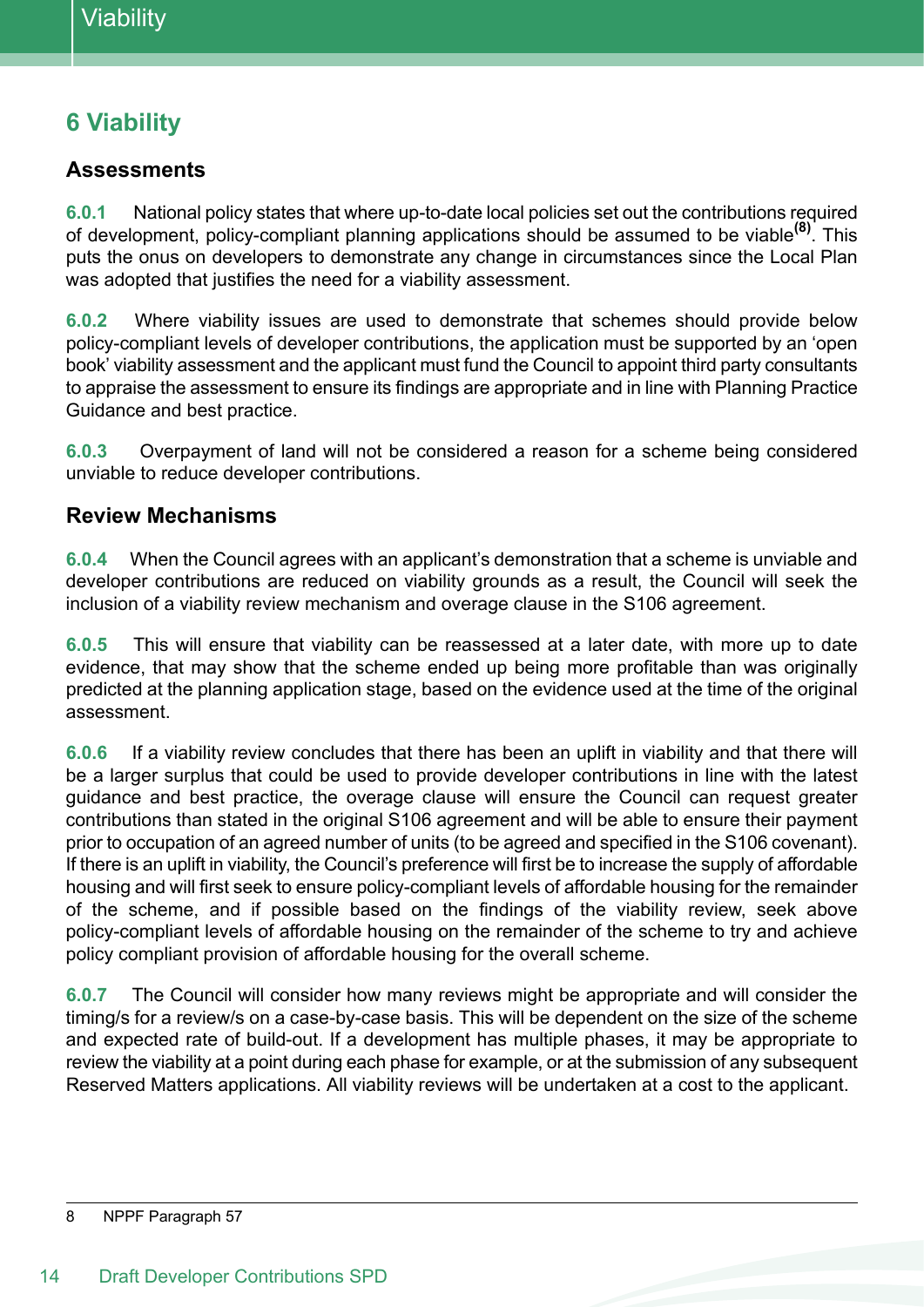# **7 Housing**

## **Affordable Housing**

 **7.0.1** The requirements for affordable housing provision are set out in Policies HO7 and HO8 of the Local Plan. Applicants are encouraged to submit demonstration of how they meet the requirements of those policies within one of the following: Design and Access Statement, Planning Statement, or Environmental Statement.

 **7.0.2** When calculating the number of affordable units required, the appropriate percentage of the total number of units being delivered should be rounded up to the nearest whole number.

 **7.0.3** The Council's overriding preference is for the provision of affordable housing on-site. However it is accepted that this is not appropriate or possible for all schemes. In these instances, the Council will prefer off-site provision of affordable units if it can be arranged, and a financial contribution in lieu of policy non-compliance if not.



#### **Affordable Housing as part of Kenilworth Road Scheme**

 **7.0.4** Whilst Policies HO8 and HO9 give an indication of the type and tenure of affordable housing units being provided, the Council's Housing Team should be consulted to ensure the affordable housing being provided contains an acceptable range of types and size of unit that suits up to date demand.

 **7.0.5** As far as practicably possible, all affordable housing should be indistinguishable from market housing and should be distributed evenly around development sites.

 **7.0.6** The S106 should, at a minimum, include the following details related to the affordable housing provision:

- The number of affordable housing units being provided, ٠
- The number of each type and tenure of affordable housing units being provided,  $\bullet$
- The trigger points for delivery and/or transfer of affordable housing units,
- Any restrictions on the progress of other development/sale/occupation related to the delivery/transfer of affordable housing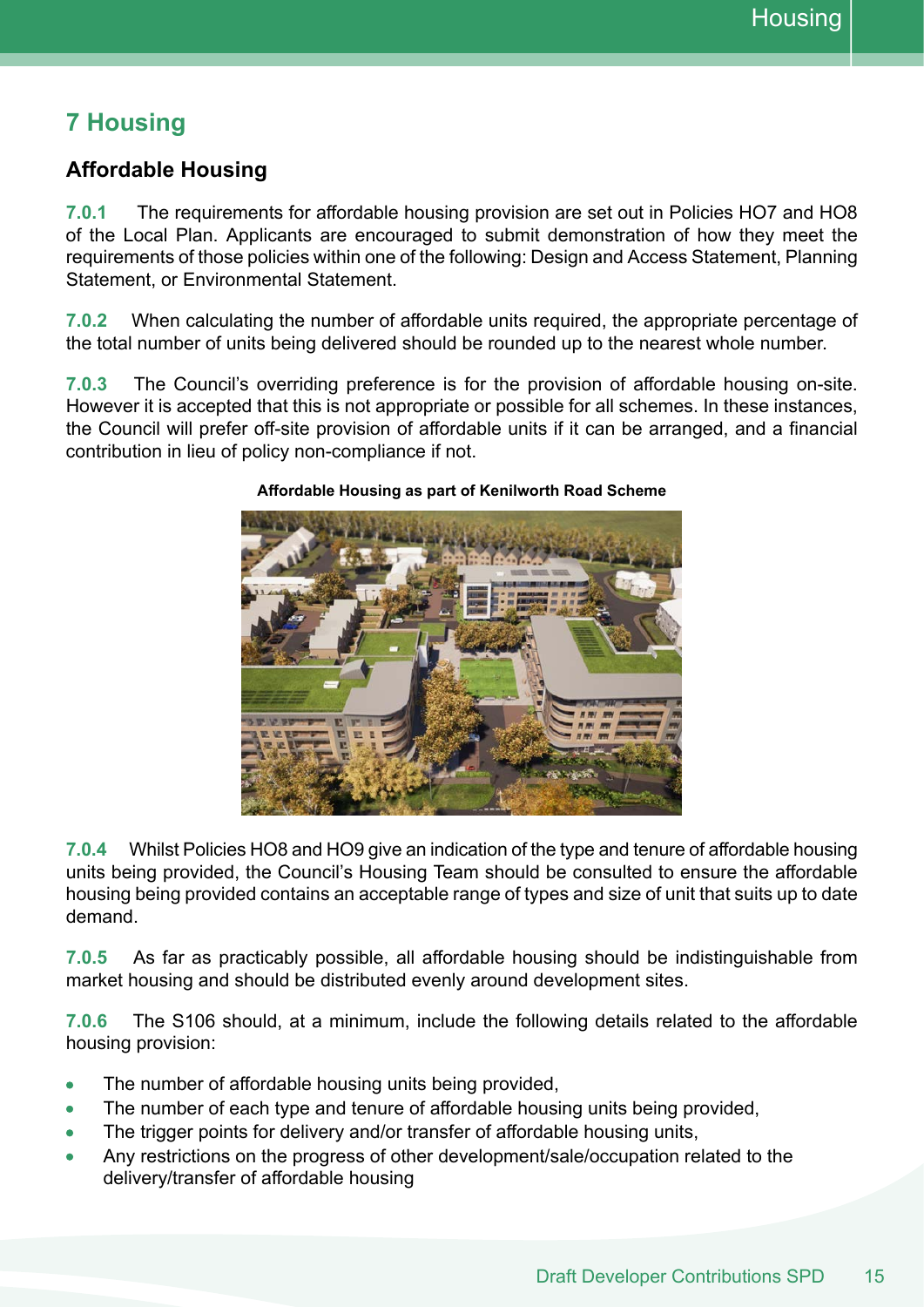**7.0.7** If housing is being delivered in phases, affordable housing should be delivered evenly throughout the duration of delivery and not back-loaded onto later phases. In some instances, the viability of a scheme may require that affordable housing is back-loaded, but the Council will resist granting permission to proposals with the provision of no or very low levels of affordable housing in earlier phases where viability is not a consideration.

 **7.0.8** If Vacant Building Credit is sought to reduce the level of affordable housing required, the applicant should provide compelling evidence to demonstrate that the site has been marketed sufficiently and with terms (price and length of lease for example) that are comparable to similar properties on the local market.



#### **Affordable Housing at Archer Road scheme**

 **7.0.9** If providing units off-site, the percentage required by Policy HO7 should be applied to the total number of units on- and off-site, not just to the number of units being provided on-site as that would result in a non-compliant provision of affordable housing.

 **7.0.10** If providing financial contributions, the amount should be calculated based on policy-compliant provision for the proposed development, using a cost-per-unit for the type of affordable housing that would likely have been provided on the development site. For example, in a flatted scheme, it would be appropriate to use a cost to provide an appropriate range of 1-, 2- and 3-bed flats whereas for a housing scheme, it would be more appropriate to use a cost to provide a range of houses. What constitutes an appropriate range of houses to base the payment on should be agreed with the Council's Housing Team.

 **7.0.11** Developer contributions are often subject to expenditure deadlines which state, within the S106 legal agreement, when the contribution must be spent by. After that deadline, developers can request repayment of any unspent funds. Financial contributions related to affordable housing projects are at a particular risk of repayment because schemes can take a significant amount of time to be delivered. Each scheme contains a number of complex stages, including: identification and procurement/disposal of suitable plots of land; design and determination through the planning system; and completing the actual project. To maximise the potential for the Council to deliver affordable housing units, all financial contributions in-lieu of on-site provision should be subject to long-term expenditure deadlines of at least 10 years.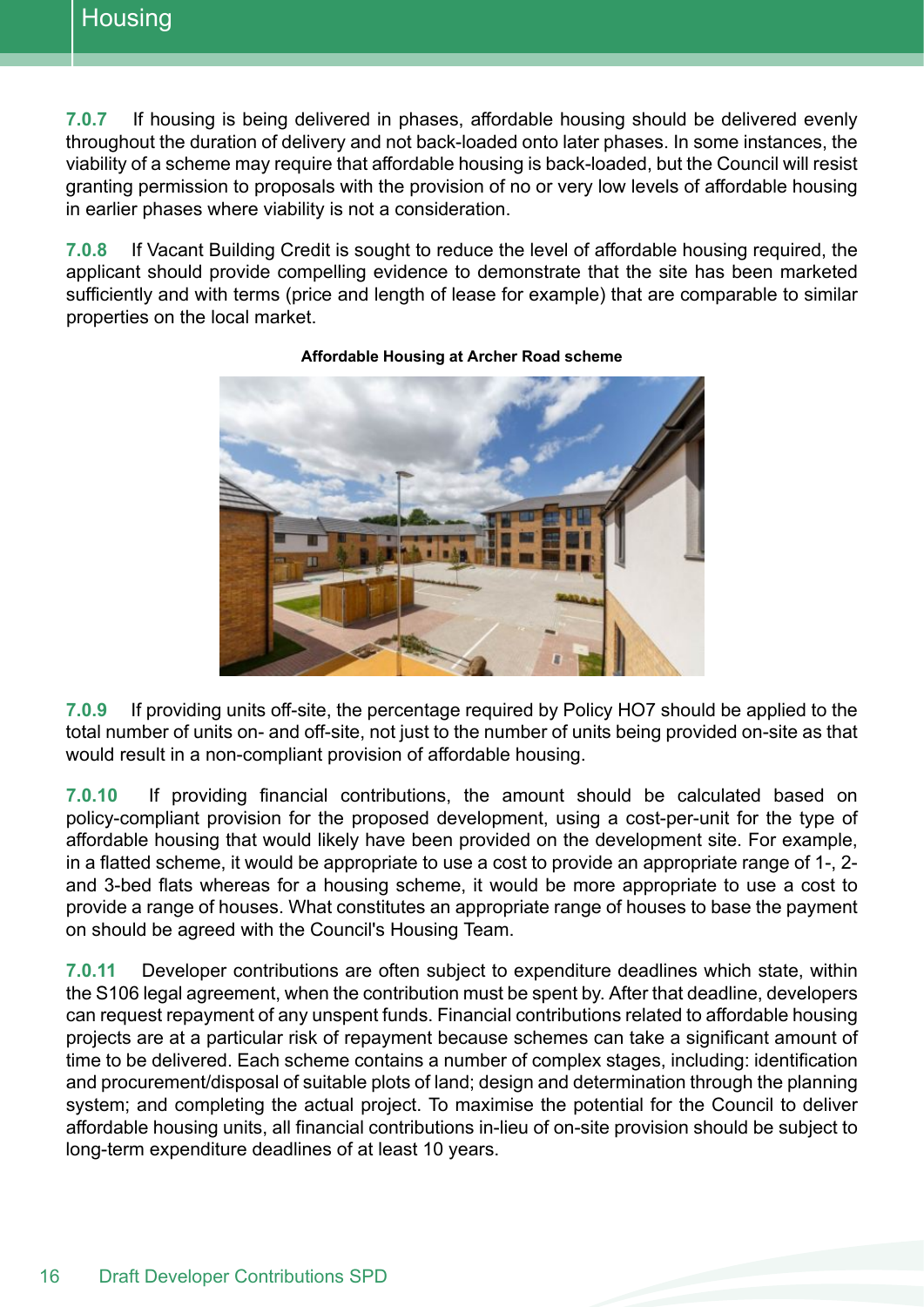### **Aspirational Housing**

 **7.0.12** Strategic Housing policies HO2-HO4 and HO9 require developments to provide at least 5% of units to be aspirational housing. This is in order to address long-standing issues with the town's housing offer, namely the prevalence of small-medium, terraced dwellings and a lack of large family homes.

 **7.0.13** Aspirational housing should be secured by condition of appropriate plans and drawings but may be included in the S106 agreement in multi-phase developments to ensure the delivery of aspirational homes is spread as evenly as possible throughout the duration of the scheme and not back-loaded to later phases.

#### **Self-Build or Custom-Build Housing**

 **7.0.14** Policy SP7 and HO2-HO4 require 1% of units to be self-build plots. These require outline planning permission prior to them being marketed, firstly to the Council's Self-Build Register and subsequently, if the Self Build Register did not result in a sale, to the open market.

 **7.0.15** Self-Build plots must have permission that permits the purchaser and developer of the site to implement innovative design and methods of construction. However, as the plots are likely to form part of a wider community, it would be appropriate for the permission to set out: the highway layout, the provision of services, intended communal and/or open space, the extent of individual plots and the unit type expected for individual plots, and general design parameters related to sizing, massing, positioning, and facades of material palettes.

 **7.0.16** It would also be appropriate to include a time limit to commence or complete self-build developments which the Council could subsequently enforce to ensure delivery of units.

 **7.0.17** The S106 should include details regarding: the number of plots being delivered, the trigger points for their delivery and marketing and/or transfer, the transfer and cost associated with the transfer (if applicable), and a reversion clause giving a minimum 2 year period for marketing of the plots before any unsold plots revert to other forms of housing.

 **7.0.18** It is the Council's preference that on multi-phase developments, Self-Build plots are completed, marketed and/or transferred evenly throughout the duration of the development and not backloaded to later phases. It would be preferable for Self-Build plots to be grouped together. This can be in small groups if it enables delivery of Self-Build units in each phase of a scheme rather than all at one time.

 **7.0.19** It is the Council's preference that the developer markets and arranges sale of the freehold to each of the plots. The Council will assist the developer in their efforts by contacting those on the Self Build Register to confirm that they are happy to be contacted by a third party with marketing communication.

**7.0.20** If the developer does not wish to market the plots themselves, they should transfer the freehold of the plots to the Council for a nominal fee which could cover the costs of associated with providing services to the plots, but not including the value of the land.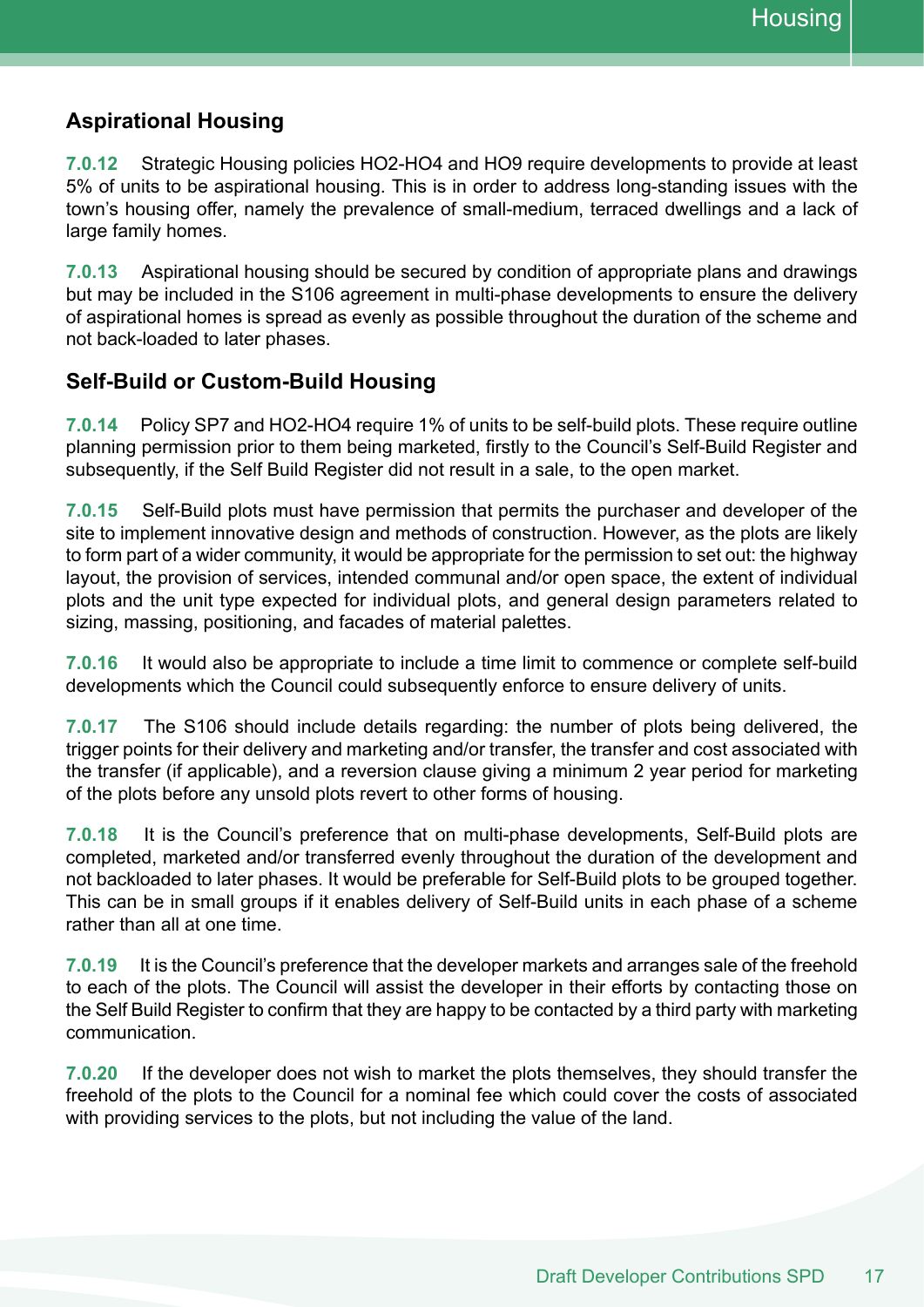# **8 Commuted Sums In-Lieu of On-Site Provision**

## **Policy Compliance**

 **8.0.1** Local Plan policies set out the thresholds and requirements for developers to provide items such as open space or community facilities on-site in addition to the residential or non-residential development being proposed. Ideally, all developments will provide all policy requirements on-site to achieve policy-compliance, however either because of constraints on-site or viability reasons, this is not always possible.

 **8.0.2** In such instances, the Council will seek financial contributions through a S106 agreement in order to provide the requirement elsewhere.

### **Open Space**

 **8.0.3** Open spaces provide a valuable resource, particularly in an urban environment such as Stevenage which has historically been designed to give residents excellent access to open space. The Local Plan set out the Council's open space standards for various kinds of open space that should be provided by new developments.

 **8.0.4** The open space standards are set by expected population of a new development and instructions are given for how to calculate the population. This enables developers to know exactly how much open space they should be providing if they have met the minimum threshold for it to be a requirement.



#### **Stevenage Open Space**

 **8.0.5** Where a development cannot meet the open space standards, they will be expected to agree to provide a developer contribution through a S106 agreement to offset the under-provision on-site. The contribution will be used to provide the equivalent space elsewhere in the borough, or to fund improvements to existing open space to ensure it meets the additional burden on it from the new resident population.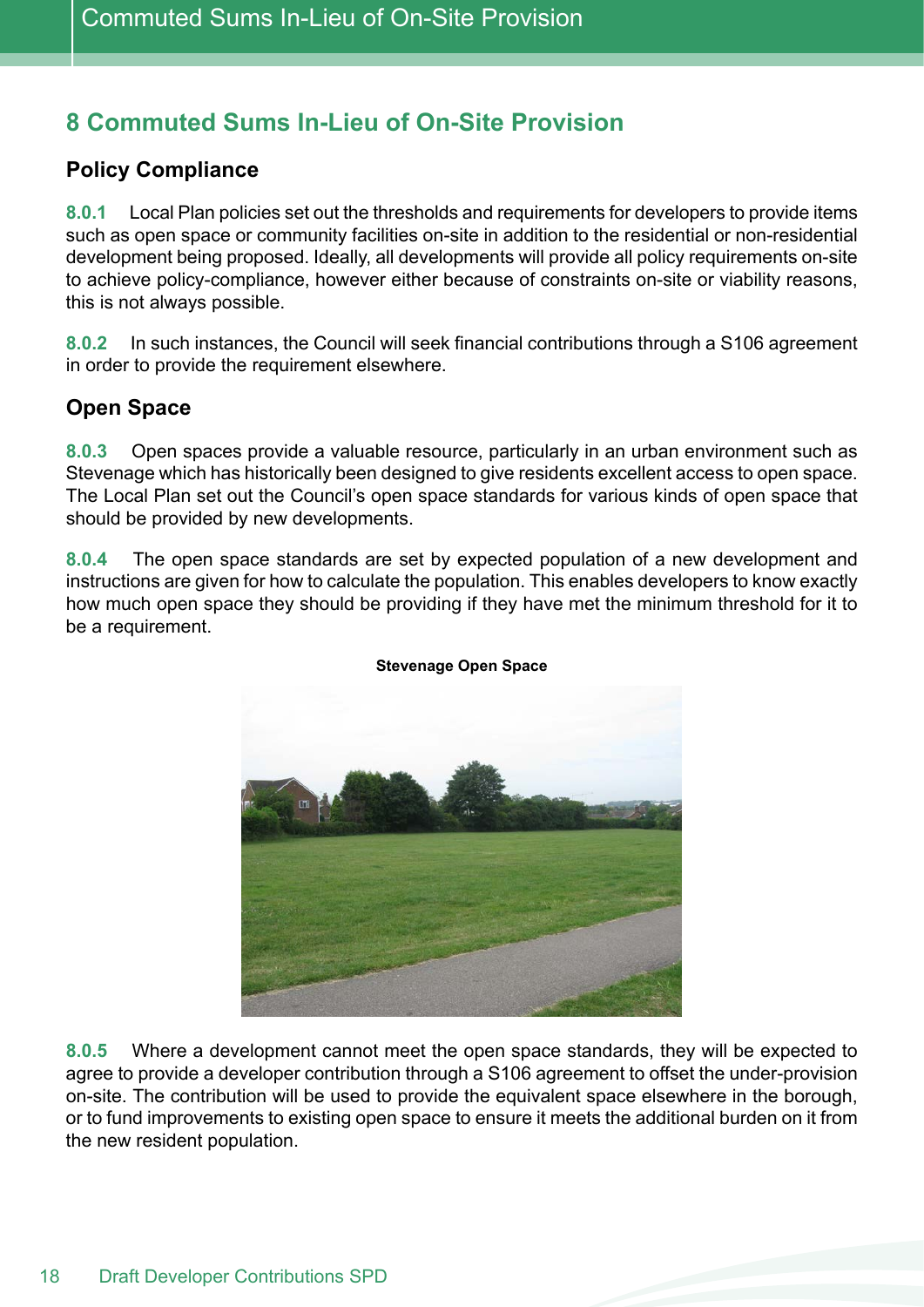**8.0.6** The Council's internal officers will be able to identify the project for developer contributions to go towards and a cost will be calculated based on the project and level of under-provision on-site.

 **8.0.7** Long-term management of new open spaces must be provided for, either by the developer appointing a management company for a suitable period of time, or where sites are transferred to and adopted by the Council, a sum sufficient to ensure maintenance for a period of at least 10 years will be required.

### **Sports Provision**

 **8.0.8** The Local Plan specifies the requirements for Strategic Sites to provide elements of sport provision identified through the Local Plan Examination process. Where these cannot be met, off-site provision or a financial contribution should be secured through the S106 to ensure that any under-provision on-site is accounted for elsewhere. Negotiations with the Council's internal officers will be necessary to identify appropriate projects and to calculate a sufficient financial contribution.

 **8.0.9** On non-strategic sites, it is likely that the Council's CIL receipts will be used to fund sports provision on a borough-wide scale, amongst other forms of funding available, unless Sport England can demonstrate that a development causes a specific impact which requires mitigation. Where this is the case, they will use the latest Sport England facility cost data and will use the latest Council sports strategies to identify appropriate projects.



#### **Canterbury Playing Fields**

**8.0.10** For sports facilities on school sites, there will be a need to agree to a Community Use Agreement, to be secured by S106 agreement, to ensure that local communities can benefit from the facility and have access to it in evening and at weekends.

**8.0.11** As with open spaces, long term-management of sports facilities must be provided for, particularly for outdoor facilities, either by the developer appointing a management company for a suitable period of time, or where sites are transferred to and adopted by the Council, a sum sufficient to ensure maintenance for a period of at least 10 years.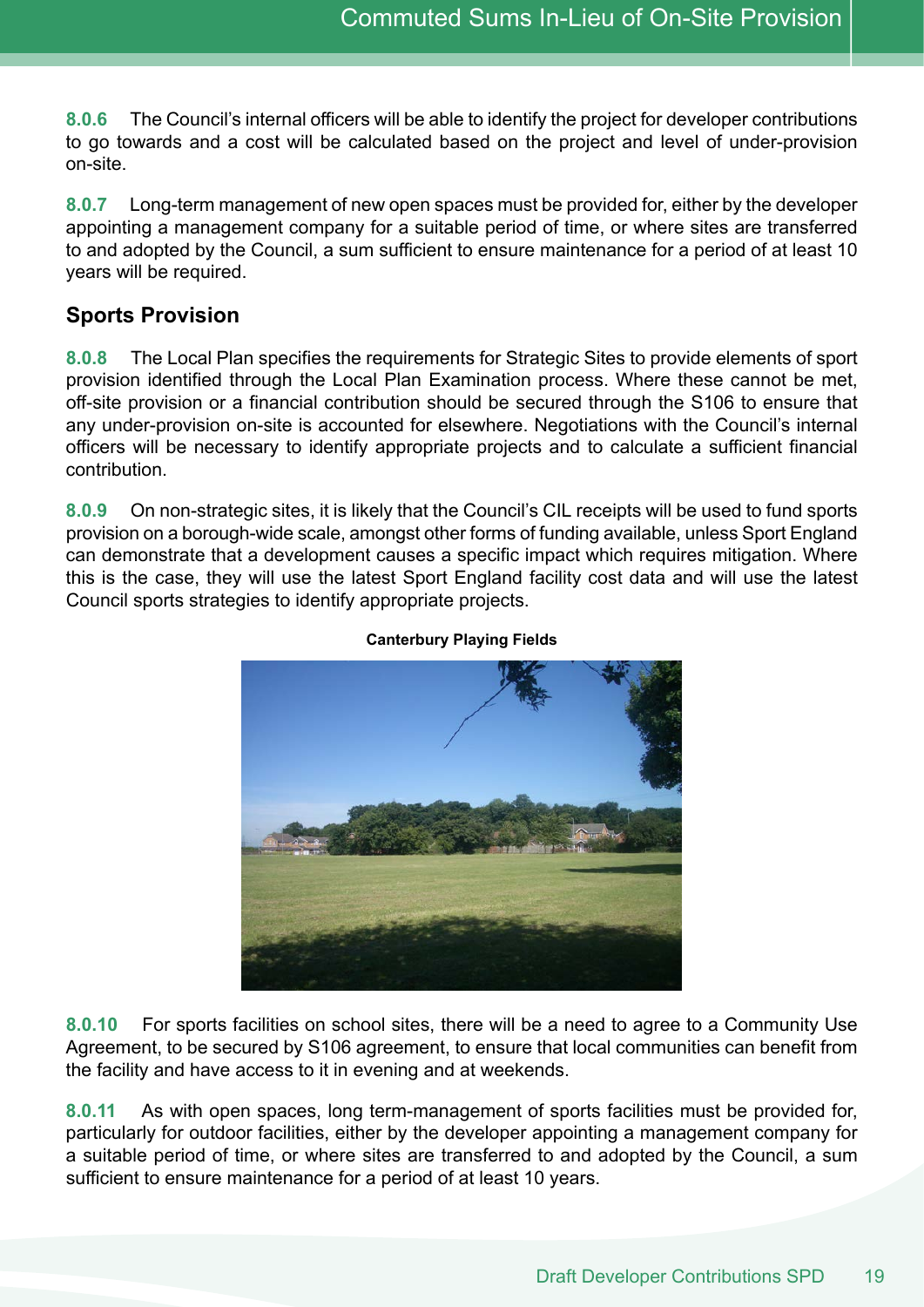### **Biodiversity Net Gain**

 **8.0.12** The Government's release of the Environment Bill foretold of a future legal requirement which will be placed on developers to provide a 10% net gain in biodiversity as part of any development.

 **8.0.13** Due to this being a relatively new concept, and a potentially complex item to quantify, monitor and enforce, the Council has decided to produce a separate Biodiversity SPD, a draft copy of which is being published for consultation at the same time as this Developer Contributions SPD and likely to be adopted at a similar time.

 **8.0.14** The SPD contains details of the engagement with the Council, how to measure existing levels of biodiversity on-site, how to quantify the additional net gain, how to deliver the net gain, and how to monitor it.

 **8.0.15** It also explains how to calculate a financial contribution in lieu of under-provision and how the Council would seek, firstly, for the net gain to be provided off-site but in a nearby location, and secondly, what the Council will fund with any financial contributions.

#### **Sustainable Drainage**

 **8.0.16** The Local Plan requires that Sustainable Drainage Systems (SuDS) are in place, having been agreed with the Lead Local Flood Authority (LLFA) with engagement with the Environment Agency and Internal Drainage Boards as appropriate.

 **8.0.17** SuDS solution should be provided either on- or off-site, with a preference for on-site but an acceptance that this is not always possible. Financial contributions should not be sought in lieu of under-provision. The applicant must provide the SuDS to make the development acceptable in planning terms or the Council will have a reason to refuse the application.

 **8.0.18** SuDS schemes should be detailed and secured by planning condition or S106 to ensure their delivery and enforcement if not.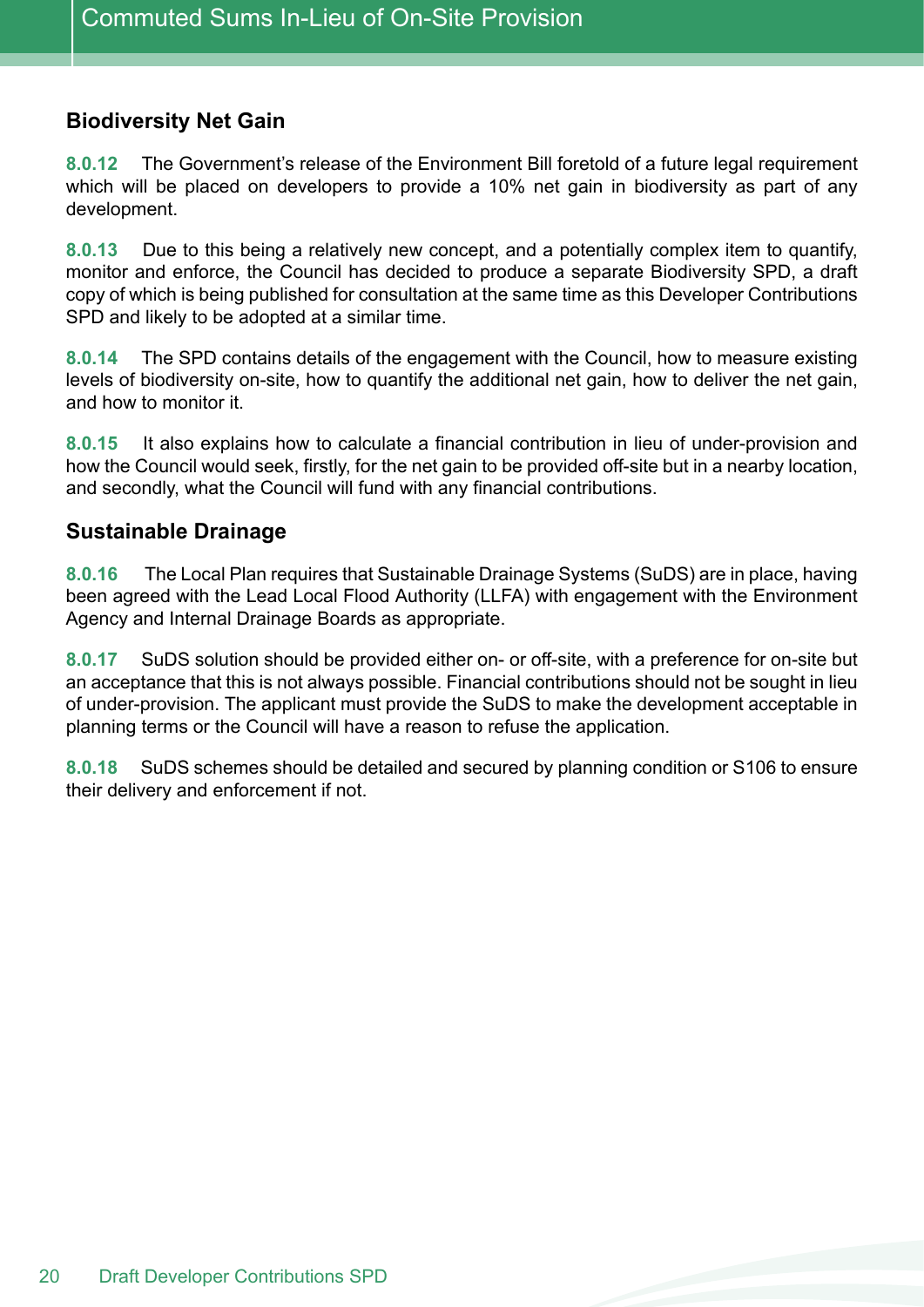## **9 Site-Specific Mitigation**

### **CIL Regs 2010 - Regulation 122**

 **9.0.1** There will be instances where developments will have to provide S106 contributions in addition to paying a CIL charge in order to mitigate the impacts of their development and make the proposal acceptable in planning terms. Where the Council or infrastructure/service provider (such as HCC as Education Authority) identify a site-specific impact of a development that requires mitigation through a S106 agreement, they will have to justify how the requirement meets the three tests of Regulation 122 from the CIL Regulations 2010 (as amended) as discussed in paragraph 2.0.7.

 **9.0.2** The rest of this Section sets out what we expect to be some of the most commonly required contributions to mitigate site-specific impacts.

#### **NHS GP Surgeries**

 **9.0.3** The NHS runs GP surgeries throughout the borough, with facilities often a key aspect of the local area. Additional residential development puts specific demand on existing facilities because residents, generally, tend to want to join a GP practice that is close to their home.

 **9.0.4** As such, although other NHS requirements, such as acute care, would be dealt with by CIL due to their nature of being planned on a wider catchment area, the Council will continue to seek NHS contributions where there is a clear demand placed on existing GP surgeries from proposed developments.

 **9.0.5** For strategic sites identified in the Local Plan, provision of new GP surgeries is a policy requirement which will be confirmed through engagement with the NHS at the time of an application being submitted. If the NHS confirms they are no longer seeking a GP surgery on site, a payment in-lieu of provision will be sought to increase/improve capacity elsewhere. For non-strategic sites, the NHS will be consulted as part of the application process and will be able to demonstrate if a proposed development causes an increase in demand for facilities that requires mitigation.

 **9.0.6** If so, a financial contribution to the expansion, renovation or replacement of a GP surgery will be calculated based on the population of the new development, the likely demand for places at the surgery, the cost of providing GP facilities as demonstrated by the NHS's most up to date data, and the specific project required.

### **Primary Education**

 **9.0.7** Hertfordshire County Council, as Local Education Authority, has a legal obligation to ensure there are enough education places for the resident population. As such, they often seek developer contributions towards education projects to provide additional spaces.

**9.0.8** As discussed earlier, many of the HCC obligations sought are now covered by the Council's CIL Charging Schedule and HCC will be able to bid for CIL funding where they identify projects to increase capacity for the borough.

**9.0.9** However, in instances where a development creates an impact that only has one potential mitigation, and that mitigation must be implemented to ensure the proposed scheme is acceptable in planning terms, HCC will request financial contributions to fund that scheme.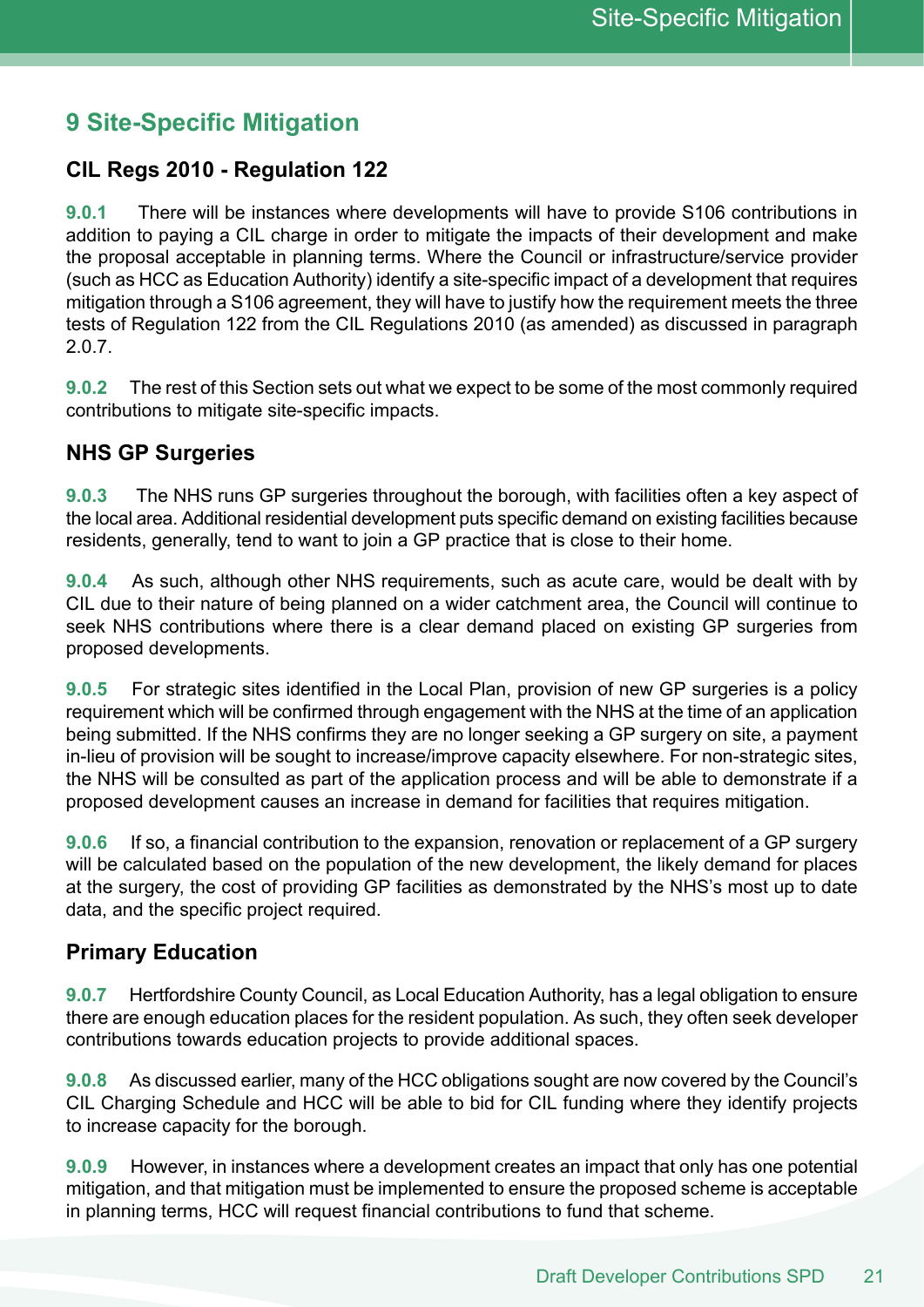**9.0.10** This is most likely to occur for developments in and around the Town Centre where primary education capacity is low due to the historic low levels of residential development and the subsequent lack of need for primary schools there.

 **9.0.11** With the Town Centre regeneration and many private schemes being proposed and brought forward in the area, a new demand for education is being created. Land for a 2-Form Entry primary school is being provided within the Town Centre and this facility will be used to meet the needs of the majority of new developments in the surrounding area, not just the Town Centre, as defined in the Local Plan, because of the lack of alternative schools nearby, the lack of future capacity within these schools and in the wider HCC school catchment area, and also the lack of ability for those schools to expand due to constraints on-site as identified by HCC.

 **9.0.12** As such, it is likely that HCC will seek financial contributions towards build costs and purchasing land for the school from nearby developments where they can demonstrate that pupils arising from those developments will place demand on Town Centre education, predominantly at the new school.

 **9.0.13** The contributions will be sought in line with the aforementioned HCC Guide to Developer Contributions, or replacement/updated versions.

#### **Sustainable Transport and Passenger Transport**

 **9.0.14** Sustainable Transport is a key priority for the Council and Hertfordshire County Council. The Local Plan identifies development in sustainable locations but there may still be requirements to ensure that developments have sufficient sustainable transport links to be considered acceptable in planning terms.



#### **Proposed Town Centre Bus Station**

 **9.0.15** Sustainable transport links include creating appropriate access for residents or other users to use active modes of transport, such as cycling and walking, as well as public transport such as, buses and trains. Ideally, developments will be designed to ensure that these forms of transport are attractive enough to persuade their use instead of the use of privately-owned cars. This is to match the Policy 1 of HCC's Local Transport Plan to promote a modal shift in transportation.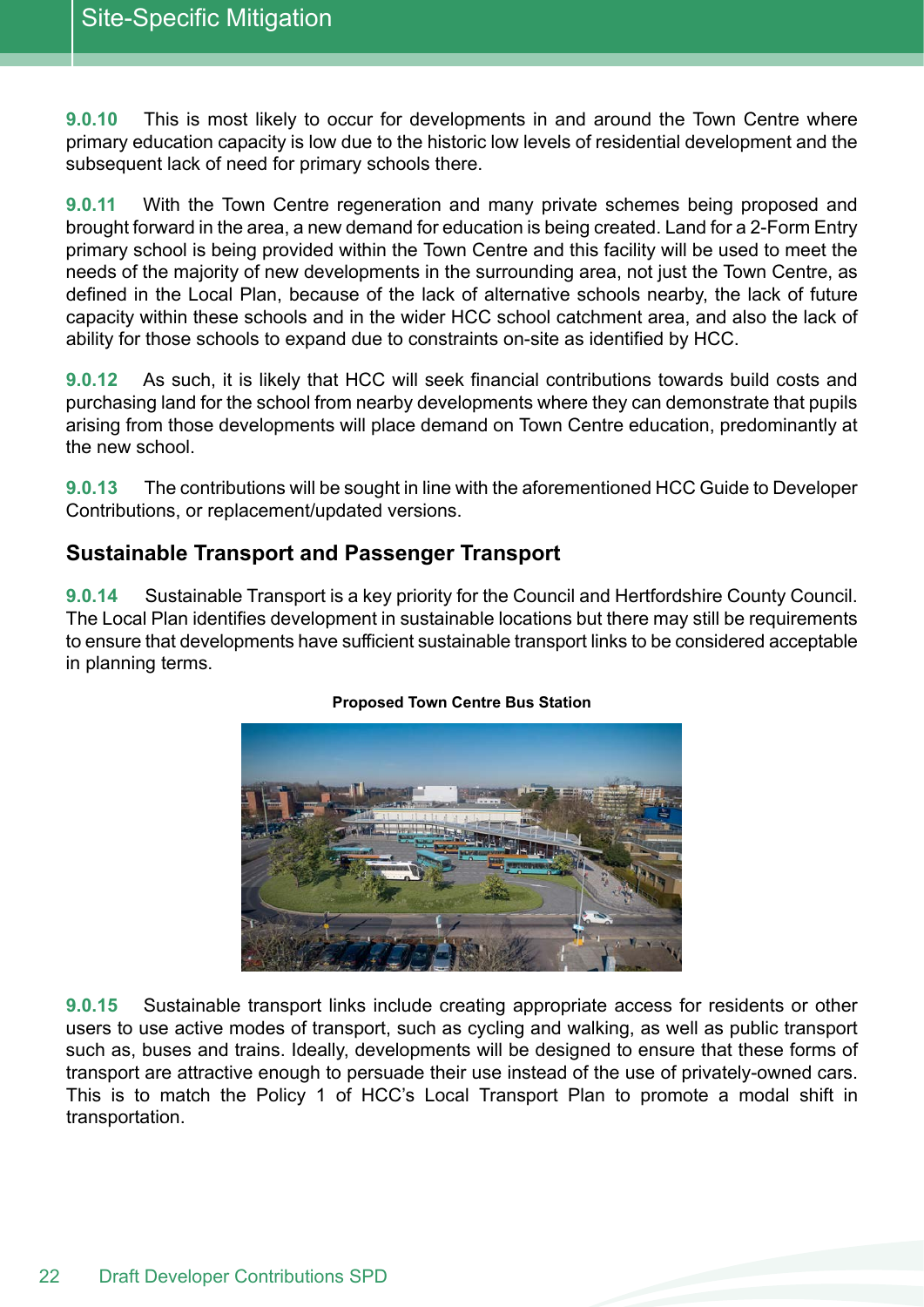**9.0.16** Developments will therefore be expected to provide excellent links for cycling and walking, and this may require the provision of cycle routes on- and off-site to ensure high quality access to local facilities or to link to Stevenage's existing extensive cycle and walkways. These may be provided directly by the developer and secured through a Section 278 agreement, or by way of a financial contribution secured by a S106 agreement for HCC or a third party to deliver.

 **9.0.17** Developments should meet the requirements of Local Plan policy for access to bus services. Often, this will involve the provision of new bus stops for existing bus services to use and therefore provide the development's population the public transport service.

 **9.0.18** In some instances, likely to be edge-of-town extensions, new bus services or extensions to existing routes will be required. These will be sought through financial contributions in the S106. The level of provision will need to be discussed with the HCC Passenger Transport Unit and this will focus on the number of vehicles and frequency of services on the route. Once these are agreed to ensure that a development meets its sustainable transport needs, the Passenger Transport Unit will demonstrate the financial provision required to implement the new services.

### **Travel Plans**

 **9.0.19** All major developments will require a travel plan. Subsequently, a financial contribution will be required through the S106 towards the cost of evaluating, administering and monitoring the objectives of the Travel Plan and engaging in a Travel Plan Annual Review.

 **9.0.20** This will be undertaken by HCC Highways. The outcome of monitoring and reviews may lead to additional contributions to be sought if the objectives of the Travel Plan are not being met. The potential for additional contributions should be set out in the S106 and detailed as potential payments based on the findings of HCC's monitoring.

#### **Management of Public Realm**

 **9.0.21** Contributions towards public realm maintenance and enhancements of town centre or neighbourhood centres will be sought from developments which are likely to cause a significant increase in footfall at these locations. This is likely in town centre developments and strategic sites which provide new neighbourhood facilities at the heart of their development but could also be required from neighbourhood centre regeneration schemes and large sites near to existing neighbourhood centres.

 **9.0.22** Where new, or significant changes to the public realm are proposed through a development, management will be secured through the S106 agreement either by the developer appointing a management company on a sufficient long-term agreement, or where land is to be transferred to the Council, by providing financial contributions that suffice to expand the Councils existing maintenance regime to the proposed new areas of public realm.

**9.0.23** Where new developments are likely to put increased demand on the existing public realm, contributions may be sought to enable the public realm to meet the additional demand. This could be through the provision of public bicycle parking, signage, improvements to public facilities such as toilets, and/or improvements to the design and state of public areas.

**9.0.24** In such circumstances, it is considered that the contributions to improving the public realm would create a direct benefit to the development itself, creating a better local environment for users/residents of the proposed development and adding to the vitality of the area as a whole.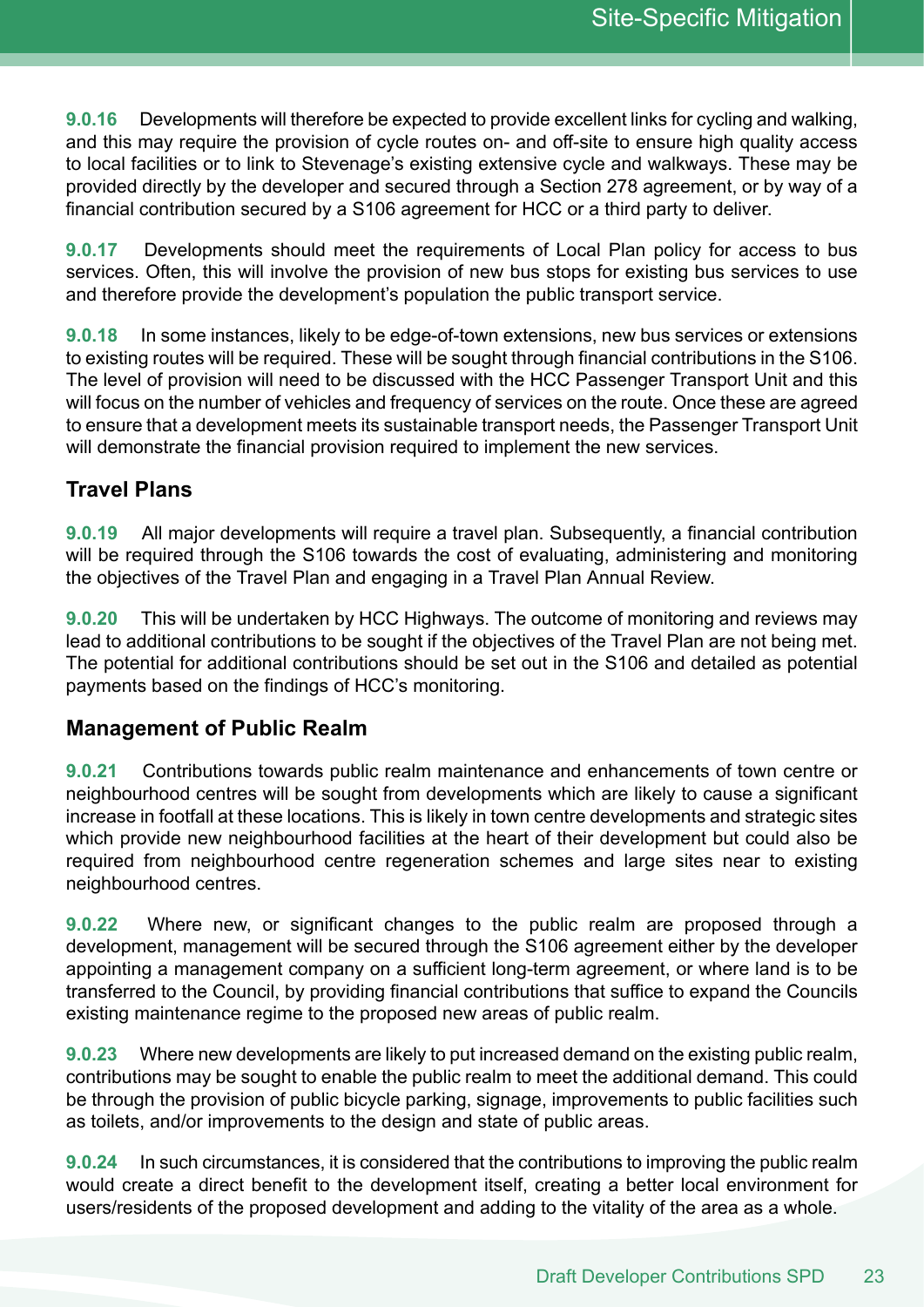### **Fire Hydrants**

 **9.0.25** Hertfordshire County Council, in its capacity as the Fire and Rescue Authority, has a statutory duty to ensure that all development is provided with adequate water supplies for firefighting. The provision of public fire hydrants is not covered by Building Regulations 2010 and developers are expected to make provision for fire hydrants to adequately protect a development site for firefighting purposes.

 **9.0.26** The need for hydrants will be determined through consultation with HCC at the time of application and will be secured by S106 agreement. However, the exact location and delivery of hydrants is frequently determined at the time the water services for the development are planned which is often after permission has been granted. Therefore standard wording is likely to be used in S106 agreements to allow flexibility for delivery.

#### **Remediation of Contaminated Land**

 **9.0.27** The Local Plan states that proposals on brownfield sites will be granted where a Preliminary Risk Assessment (PRA) demonstrates that any necessary remediation and subsequent development poses no risk to the population, environment and groundwater bodies.

 **9.0.28** Where the PRA states that remediation is necessary, schemes should be detailed and secured by condition or in a S106 agreement to ensure their delivery and enforcement.

#### **Miscellaneous**

 **9.0.29** As previously mentioned, it is not possible for the Council to list every potential example of site-specific mitigation that may be required to enable a proposal for development to be considered acceptable in planning terms.

 **9.0.30** As such, the Council reserves the right to seek developer contributions either through on- or off-site provision or by financial contribution to items not mentioned in this SPD. However, the Council or any other body requesting S106 contributions meets the three tests included in Regulation 122 of the CIL Regulations 2010 (as amended).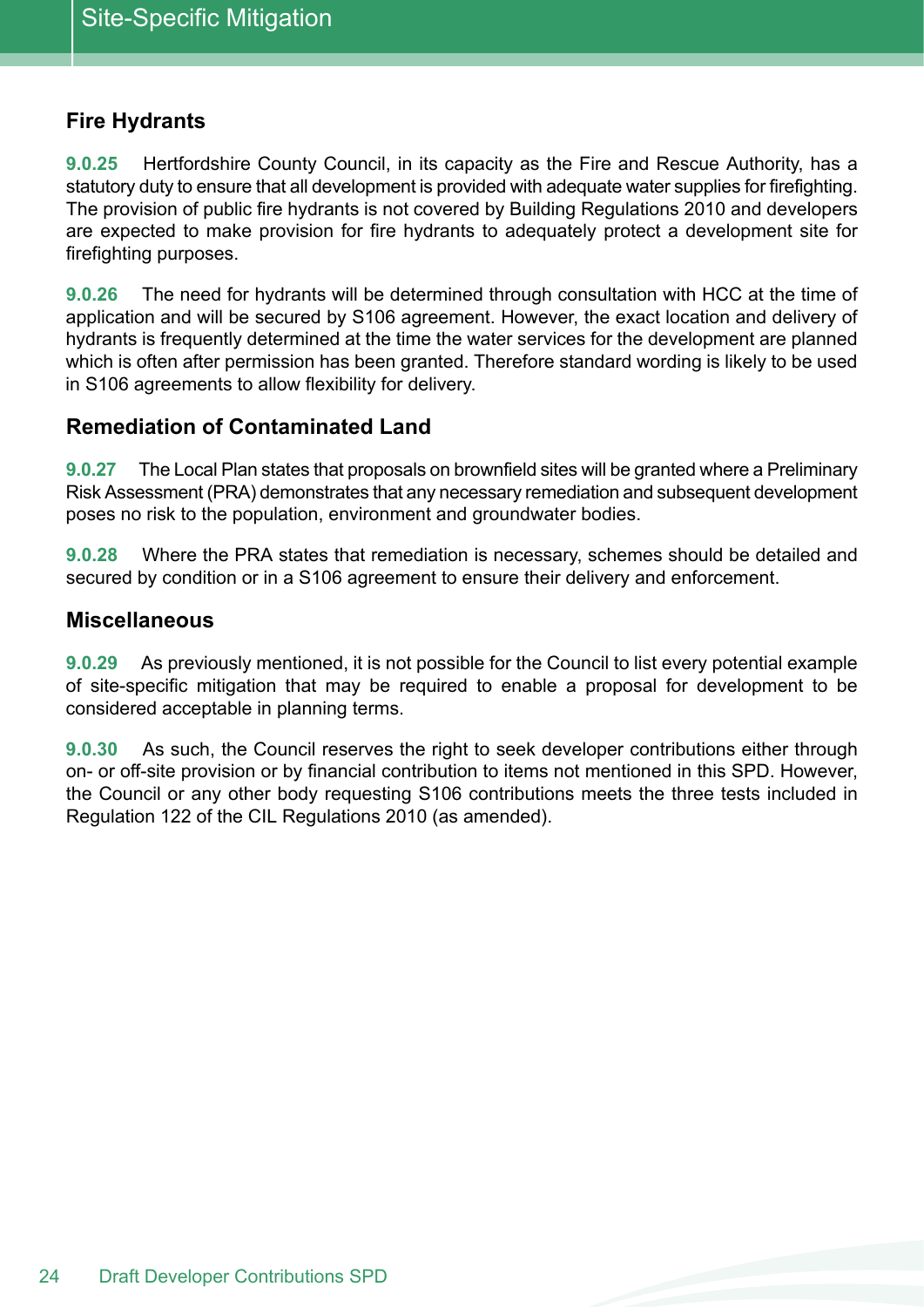## **10 Construction Employment Opportunities for Stevenage Residents**

### **Local Employment and Apprenticeships**

 **10.0.1** The Council has always maintained that it is a pro-development authority, acknowledging that the benefits of development contribute to the economic growth of the town and subsequently benefit the town's residents and workforce. The continued expansion of the town since its first designation as a Mark 1 New Town is testament to this and the planned continuation of this growth through high quality, planned development identified in the Local Plan and recent planning decisions seeks to continue this trend.

 **10.0.2** However, the Council would like to ensure that a key direct benefit of promoting future growth is safeguarded for its residents. This SPD therefore introduces a new requirement that developers of major development**(9)** will sign a S106 agreement with the Council to:

- attempt to fill 5% to 10% of construction jobs on-site associated with their development with  $\bullet$ Stevenage residents,
- attempt to fill one apprenticeship position per 10 construction jobs on-site with a Stevenage resident or student (with a cap for requirement of 10 apprenticeships),
- report whether or not they met these requirements, and
- provide a financial contribution in lieu of not achieving either or both targets.

 **10.0.3** To do this, the developer must provide a Local Employment Strategy at the application stage which shows:

- $\bullet$ an estimate of how many construction jobs their scheme will create,
- $\bullet$ how many jobs should therefore be filled with Stevenage residents,
- $\bullet$  how many apprenticeships positions should therefore be filled with Stevenage residents or students,
- how they will target local residents/students for these positions,
- how they will record and report the employment, and
- the potential in-lieu payments required to be paid to the Council for non-compliance with the targets.

 **10.0.4** The Local Employment Strategy might include targeting recognised local initiatives or partnerships, or the use of in-house schemes. It is advised that the Local Employment Strategy involves engagement with the North Hertfordshire College whose campus within Stevenage provides training and seeks to provide apprenticeship opportunities for construction industries amongst many others.

 **10.0.5** The monitoring report, to be submitted at an agreed time after construction has commenced, should be submitted to the Council showing how the developer/contractor has met or failed to meet the targets.

**10.0.6** If the report shows that local recruitment targets have not been met by the developer or contractor, payments in lieu should be made to the Council in line with the following:

<sup>9</sup> The threshold for a major development is any application that involves mineral extraction, waste development, the provision of 10+ residential dwellings / a site area over 0.5 Hectares or a floorspace of over 1,000sqm / an area of 1 hectare. For Stevenage, it is most likely that the relevant major developments will be those that provide 10+ dwellings or over 1,000 sqm of non-residential floorspace.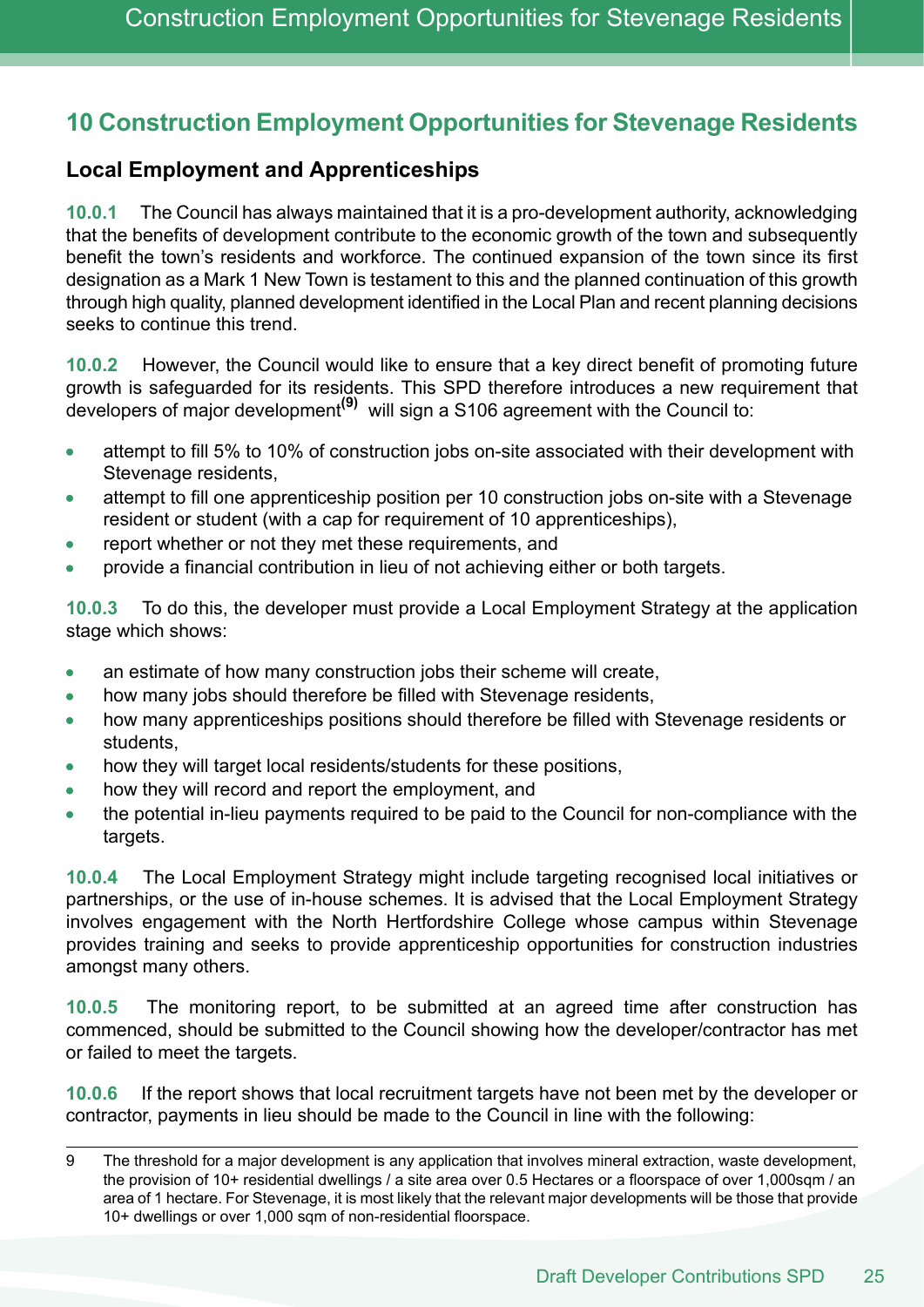- $\bullet$ £4,000 per number of targeted jobs not filled by Stevenage residents, and
- $\bullet$ £2,000 per number of targeted apprenticeships not filled by Stevenage residents or students.
- If a major development could not provide suitable apprenticeship opportunities due to the  $\blacksquare$  quick construction of the development project, and the resultant lack of suitable opportunity to provide apprenticeships, they should pay a lesser fee of £1,000 per number of targeted apprenticeships not created rather than the £2,000 fee.

 **10.0.7** This money will go towards a new Local Training Fund, managed by the Council, to allow for the promotion of employment opportunities elsewhere in the borough. The Fund would be open to an annual round of applications to fund:

- Stevenage residents to help fund training opportunities, and/or  $\bullet$
- Local micro-businesses**(10)** to fund short term employment opportunities for Stevenage  $\bullet$ residents.

 **10.0.8** Developers are encouraged to engage with the Stevenage Works partnership which is an agreement between the Council and North Hertfordshire College to provide training and job opportunities including apprenticeships for young and unemployed people with local candidates identified by Jobcentre Plus.

 **10.0.9** The fees are considered appropriate so as not to affect the viability of a scheme, but to provide potentially significant funds to those wanting to undertake training or provide jobs for local residents. See below for a worked example:

 10 As defined by the European Union and UK Government, a micro business is one with 0-9 employees (or Full time equivalent) and an annual turnover under £2million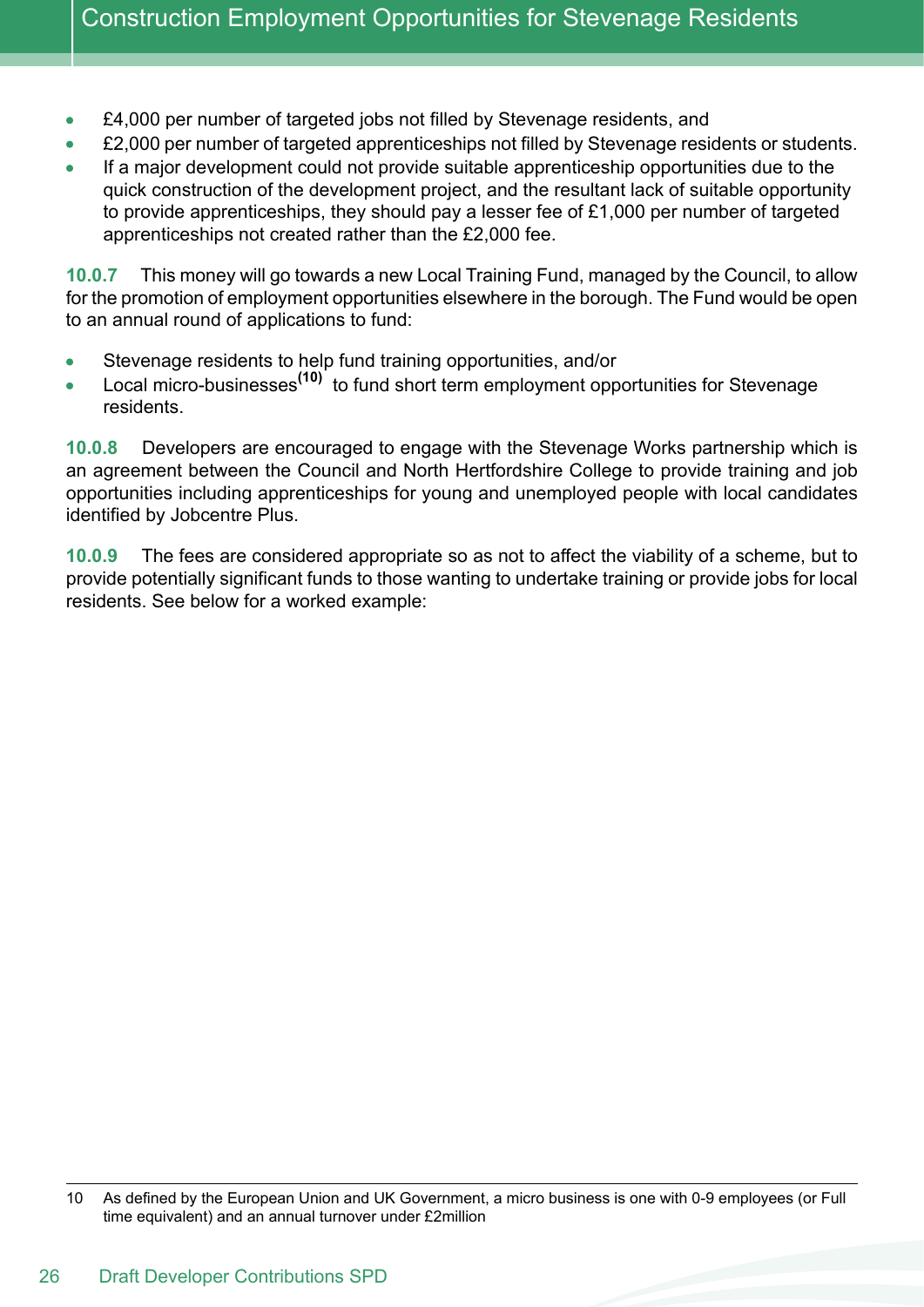#### **Worked Example**

 The Local Employment Strategy of a major development estimates it will create 30 on-site construction jobs.

5% Local Employment Target:

5% of 30 = 1.5

Round up 1.5 = a target of 2 Stevenage residents to be employed in construction jobs on-site

The subsequent monitoring report shows 1 Stevenage resident was employed

This is a shortfall of 1 local employee

1  $\times$  £4,000 = **£4,000** in lieu contribution.

1 apprenticeship per 10 construction workers target:

30 / 10 = 3

3 = a target of 3 apprenticeships on-site to be filled by Stevenage residents or students

 The subsequent monitoring report shows that 2 of the apprenticeships were filled with Stevenage residents or students

This is a shortfall of 1 local apprentice

1 x £2,000 = **£2,000** in lieu payment.

Overall:

 **£4,000 + £2,000 = £6,000 in lieu payment towards the Local Training Fund** 

 **10.0.10** The targets do not add a requirement for additional jobs that add financial burden to the developer or contractor. The targets merely add a requirement that a portion of the jobs will be targeted for local residents.

 **10.0.11** The in lieu payments do not add a significant financial burden to the developer or contractor. The in-lieu payment will only be required if the developer or contractor does not meet the employment targets.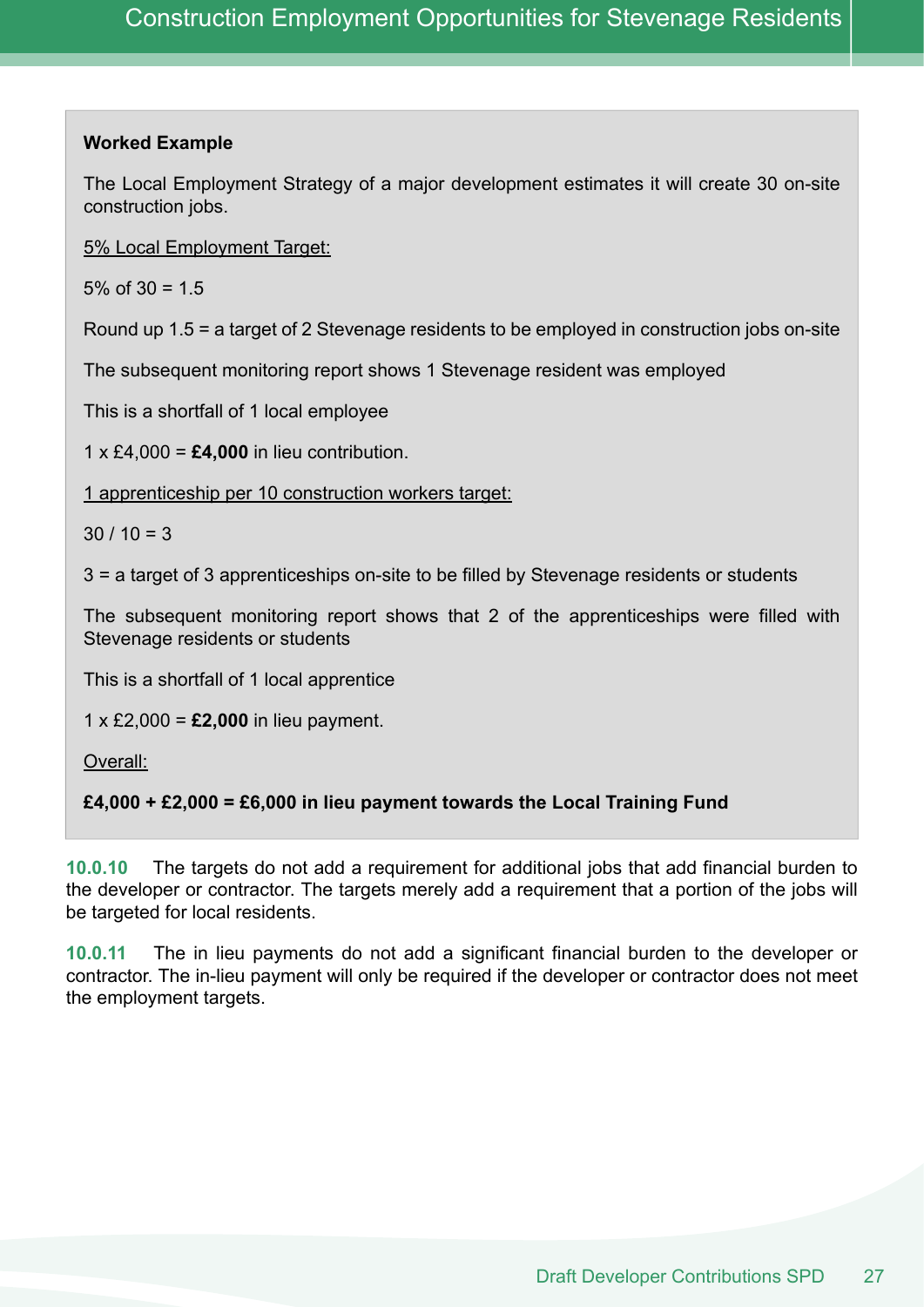# **11 Parking and Sustainable Transport**

## **Parking Controls**

 **11.0.1** Sustainable transport remains a significant priority of the Council and the issue of car parking is closely related. The Council recently adopted a new Parking Provision and Sustainable Transport SPD which sets lower parking requirements than previous requirements to promote the use of other forms of transport in the most accessible locations in Stevenage.

 **11.0.2** Parking continues to be an emotive and important aspect of development and it is important that reduced levels of parking provision within new developments do not lead to overspill parking, and other parking issues in nearby locations.

 **11.0.3** As such, the Council will seek developer contributions towards the management of parking in nearby locations, particularly for developments which have provided parking at a level lower than stated within the Parking Provision and Sustainable Transport SPD. Historically, the Council has requested payments for parking monitoring and parking studies but with the quantity of development coming forward in the coming years, it is considered important to seek contributions towards the prevention of such parking which effects residents other than those at the development causing the issue.

 **11.0.4** Depending on the projected or recorded issues, the Council may request contributions towards increased parking controls by wardens or towards funding the pursuit of formal Restrictive Parking Zones. The most appropriate solution and the sought contributions towards the solution will be determined on a case-by-case basis through engagement with the Council's internal Parking Team, and will be based on the size of the development, the findings of any relevant parking studies and the size of the affected area.

### **Car Pooling Clubs and Other Sustainable Schemes**

 **11.0.5** Another way of reducing overspill parking in developments with low levels of parking provision, is the provision of alternative forms of transport that reduce the perceived need of its residents for their own car.

 **11.0.6** The Council will support the provision and ongoing management of car pooling clubs through S106 agreements, particularly those that use electric vehicles. Communal car schemes can offer residents or employees the confidence that on the odd occurrence they need a car, one will be available to them at a fraction of the cost of owning and running their own vehicle.

 **11.0.7** Car pooling has the additional benefit of offering the ability to reduce private car parking provision, enabling a better and more attractive design and a more financially viable scheme. A sufficient car-club could be used to reduce the overall parking provision of a development.

 **11.0.8** Alternatively, developers could improve the sustainability of their development by contributing to projects such as bike hire schemes, electric charging points and lift-share clubs.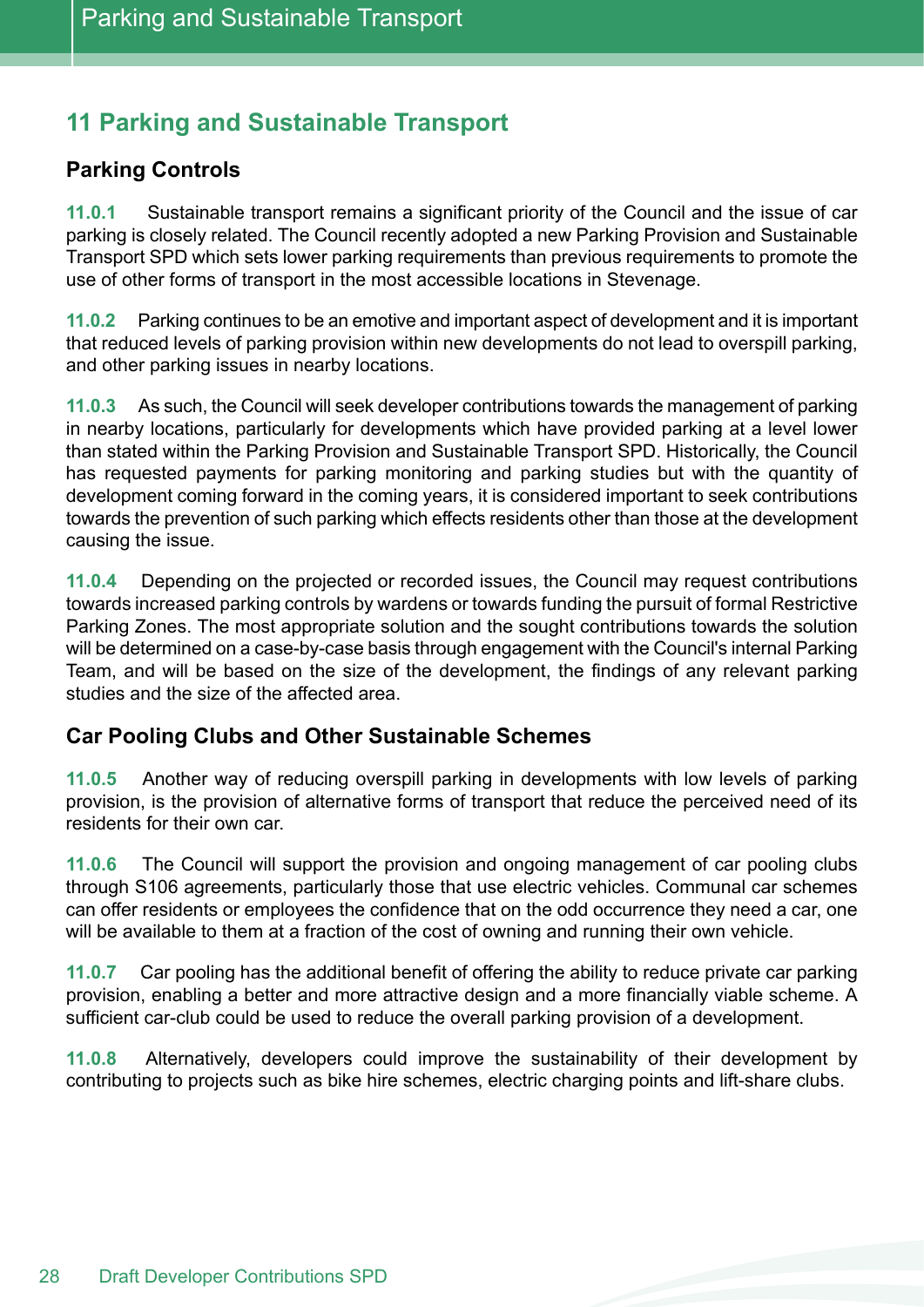## **12 Processes and Procedures**

### **Pre-Application**

 **12.0.1** It is not always possible for the Council to give details regarding the likely S106 agreement at this early stage of a development due to the level of detail needed to calculate some financial contributions. However, pre-application discussions enable the Council to clarify policy requirements and key considerations which will be prudent to the negotiations and inclusions of any future S106 agreement.

 **12.0.2** It is likely to be possible to outline draft heads of terms at the stage, at the very least to give an indication of the type of contributions that may be requested, and to aid viability studies to be submitted with the planning application if the applicant raises viability as a potential issue. However, where details are not known, particularly if an outline application is to be submitted, the Council may have to generate estimates of any expected developer contributions by scaling up or down similar historic, policy-compliant schemes which were considered, at this early stage, to have a similar level of impact.

 **12.0.3** Where the Council identifies that contributions may be sought by other bodies, such as Hertfordshire County Council or the NHS for example, the applicants should consult those bodies themselves and be aware that this may incur further pre-application fees. Alternatively, the Council can provide estimates but these would be heavily caveated and could not be used by the applicant in later viability assessments to argue that a scheme is unviable and that contributions should be reduced accordingly.

### **Application**

 **12.0.4** Once an application has been submitted to the Council, it will be the Council's obligation to coordinate and compile all information related to requests for developer contributions between the applicant and those seeking the contribution, and how they meet three tests of Regulation 122 of the CIL Regulations 2010.

 **12.0.5** This approach, rather than the applicant contacting infrastructure/service providers themselves, ensures that the Council and applicant both have a full picture of all the contributions being sought and can progress discussions with a holistic approach.

 **12.0.6** If the applicant does not agree with the need or the calculation of developer contributions, they will feed their arguments to the relevant infrastructure/service provider via the Council's appointed case officer.

 **12.0.7** Where applicants and infrastructure/service providers cannot agree developer contributions and cannot agree to the heads of terms in order to sign a S106 agreement, the Council may consider that a reason to refuse the application based on Policy SP5: Infrastructure of the Local Plan.

**12.0.8** If the contents of a S106 can be agreed, the costs for drafting and checking legal agreements will be met by the applicant and the Council will work diligently to ensure the S106 can be signed without undue delay.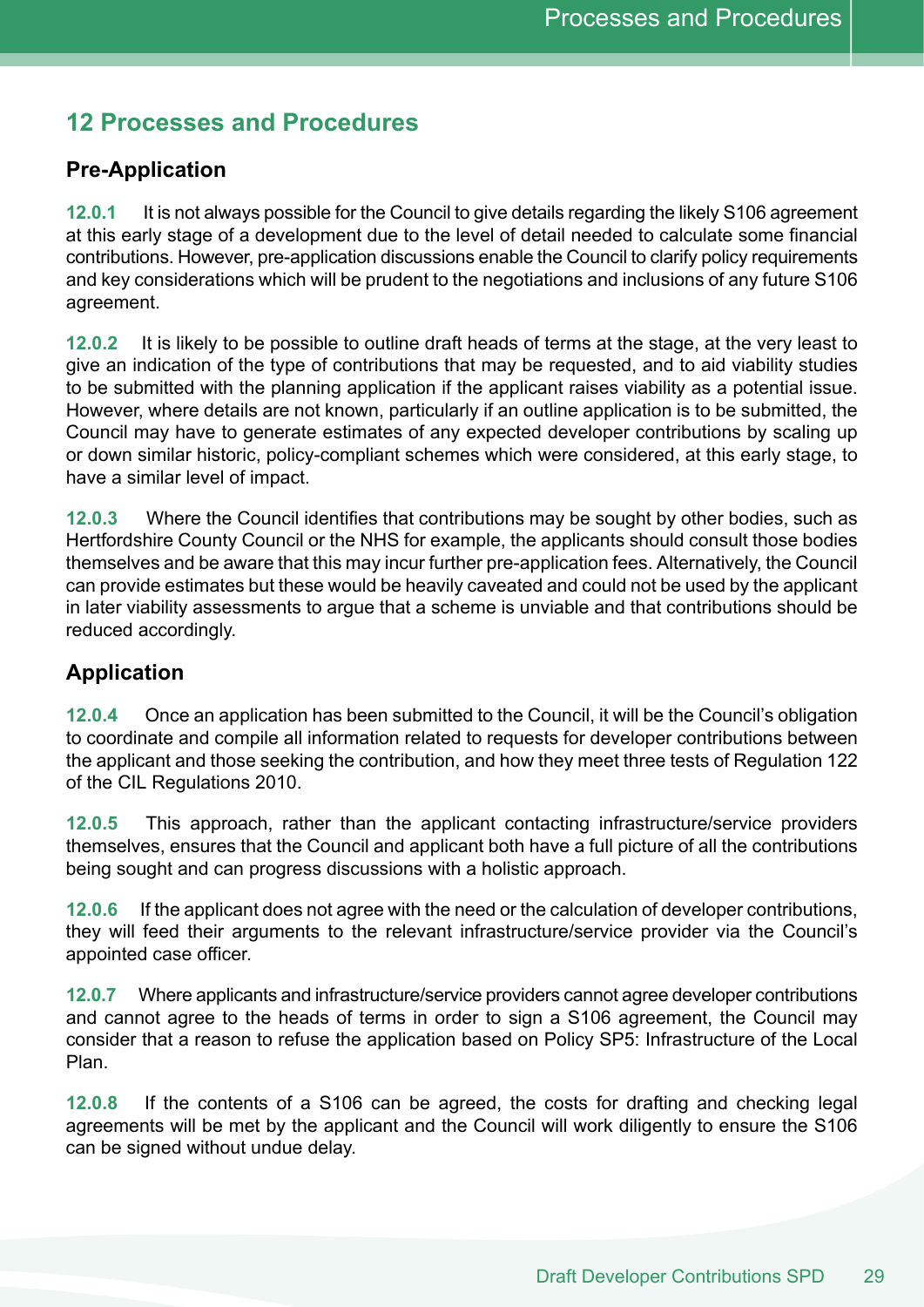### **Planning and Development Committee**

 **12.0.9** Where proposals are to be presented to Committee for Councillors to determine whether or not to approve the scheme following a recommendation by the case officer, S106 Heads of Terms should be agreed prior to the Committee meeting to ensure that Councillors involved in decision making have sufficient information to make a decision of whether the scheme is mitigating its impacts sufficiently.

#### **Monitoring**

 **12.0.10** The Council will monitor and seek collection of developer contributions on behalf of all bodies who contributions were secured for in the S106. This might include requesting payments for Hertfordshire County Council, the NHS or Sport England for example.

 **12.0.11** If the Council has collected money for other bodies, it will transfer the money expediently and demonstrate to the applicant that it has transferred the money.

#### **Deeds of Variation**

 **12.0.12** If a Deed of Variation is required by the applicant, the Deed of Variation must be agreed by the Council and any other bodies affected by the amendment. The cost of implementing the Deed of Variation will lie with the applicant.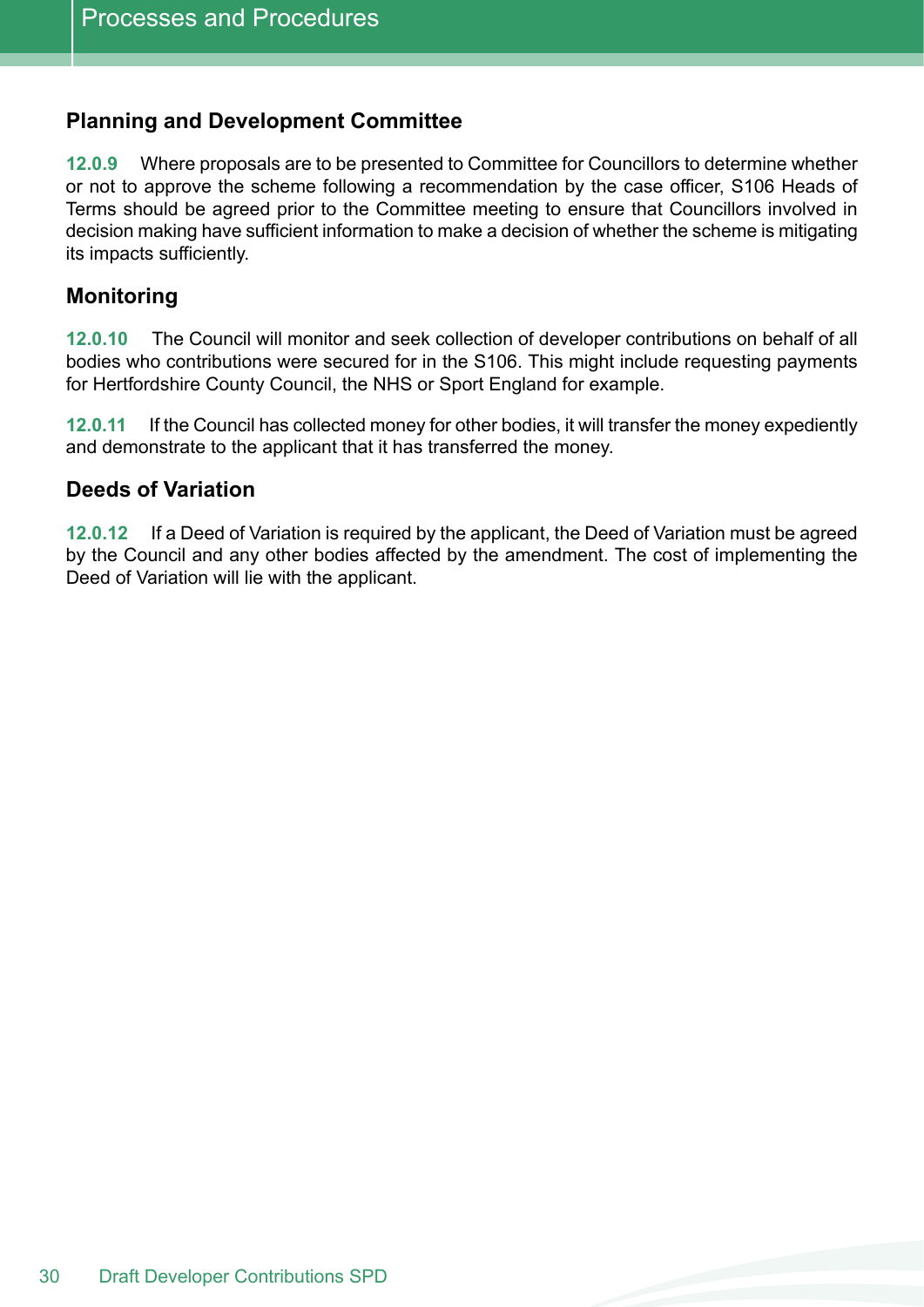## **13 Monitoring Fees**

#### **Monitoring Fees**

 **13.0.1** The Council will request fees to cover monitoring S106 agreements. This includes requesting payments, ensuring transfer and/or expenditure of money, and keeping/publishing records of developer contributions in line with the regulations. Monitoring of S106 is a time-consuming tasks that can remain ongoing for the best part of a decade in many instances.

 **13.0.2** The Council will seek 2.5% of the value of the contributions being monitoring with a minimum of £750 and a cap of £25,000. This is considered a fair cost that will reflect the value of the S106 agreement and will not affect the viability of a scheme.